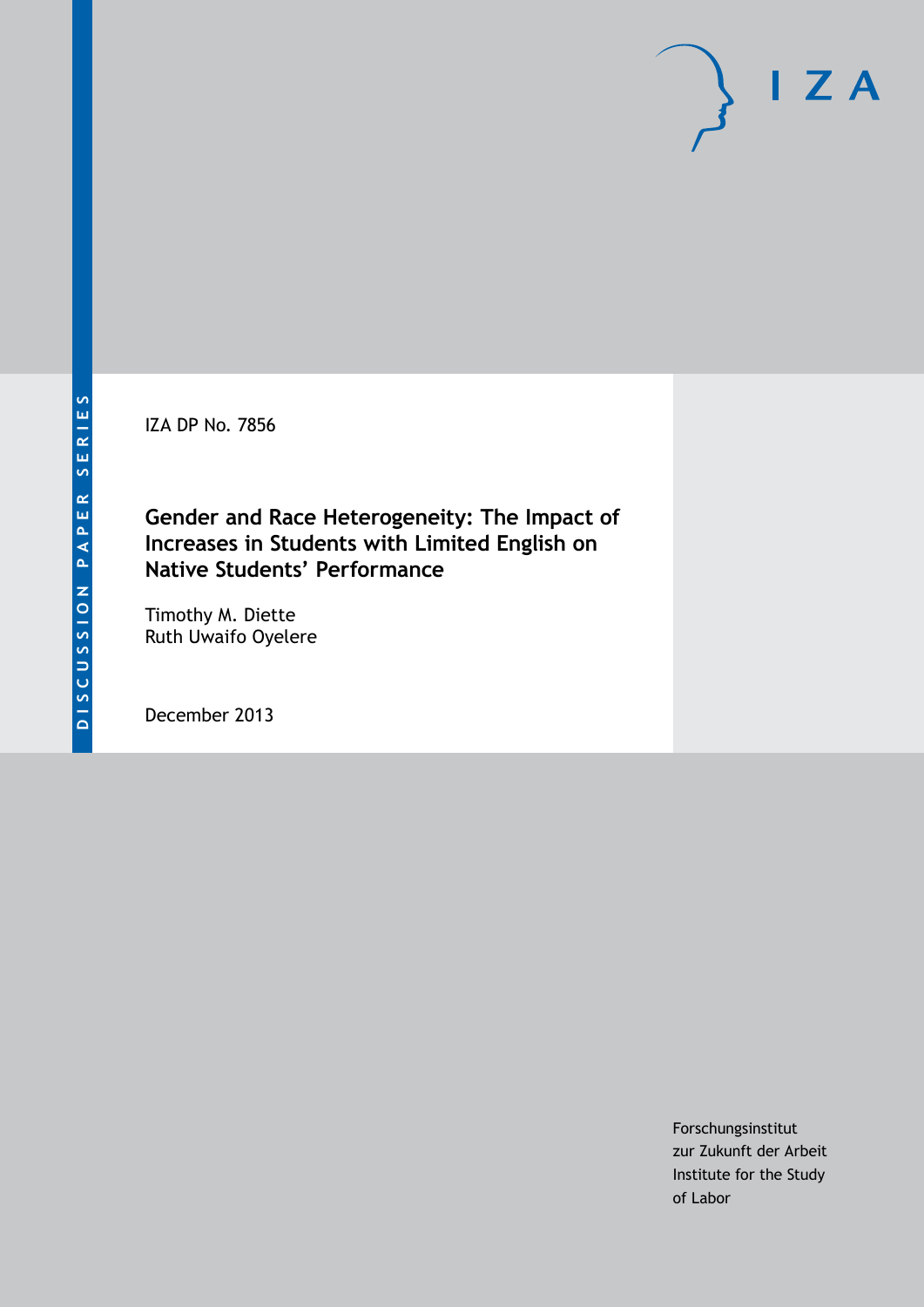# **Gender and Race Heterogeneity: The Impact of Increases in Students with Limited English on Native Students' Performance**

### **Timothy M. Diette**

*Washington and Lee University*

### **Ruth Uwaifo Oyelere**

*Georgia Institute of Technology and IZA*

Discussion Paper No. 7856 December 2013

IZA

P.O. Box 7240 53072 Bonn **Germany** 

Phone: +49-228-3894-0 Fax: +49-228-3894-180 E-mail: [iza@iza.org](mailto:iza@iza.org)

Any opinions expressed here are those of the author(s) and not those of IZA. Research published in this series may include views on policy, but the institute itself takes no institutional policy positions. The IZA research network is committed to the IZA Guiding Principles of Research Integrity.

The Institute for the Study of Labor (IZA) in Bonn is a local and virtual international research center and a place of communication between science, politics and business. IZA is an independent nonprofit organization supported by Deutsche Post Foundation. The center is associated with the University of Bonn and offers a stimulating research environment through its international network, workshops and conferences, data service, project support, research visits and doctoral program. IZA engages in (i) original and internationally competitive research in all fields of labor economics, (ii) development of policy concepts, and (iii) dissemination of research results and concepts to the interested public.

IZA Discussion Papers often represent preliminary work and are circulated to encourage discussion. Citation of such a paper should account for its provisional character. A revised version may be available directly from the author.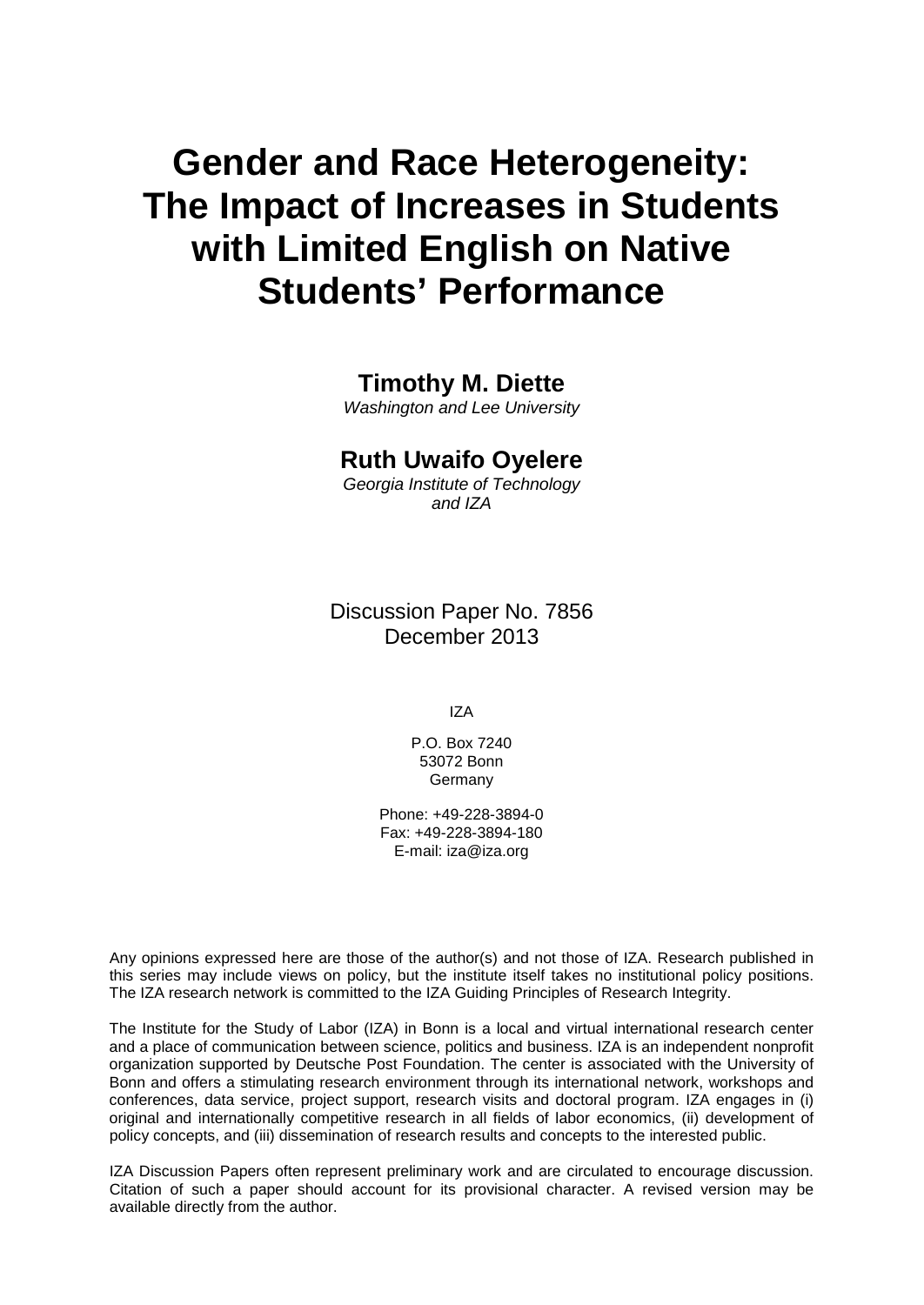IZA Discussion Paper No. 7856 December 2013

## **ABSTRACT**

### **Gender and Race Heterogeneity: The Impact of Increases in Students with Limited English on Native Students' Performance**

The influx of immigrants has shifted the ethnic composition of public schools in many states including North Carolina. Recent evidence from North Carolina suggests that increases in Limited English students' concentration have led to a slight decline in performance solely for students at the top of the achievement distribution. The heterogeneous peer effects by achievement level lead us to explore in this paper whether the increased immigration has differential effects by gender and race. Utilizing fixed effects methods that allow us to address possible endogeneity with respect to the schools' students attend, we find heterogeneous peer effects of limited English students on natives' performance in math and reading. Specifically, we find no peer effects on white females but small negative effects on males and blacks on average.

JEL Classification: I20, I21, J15, J24

Keywords: immigrants, student achievement, peer effects, education, race, gender, limited English students

Corresponding author:

Ruth Uwaifo Oyelere School of Economics Georgia Institute of Technology 221 Bobby Dodd Way Atlanta, GA 30062 USA E-mail: [ruth.uwaifo@econ.gatech.edu](mailto:ruth.uwaifo@econ.gatech.edu)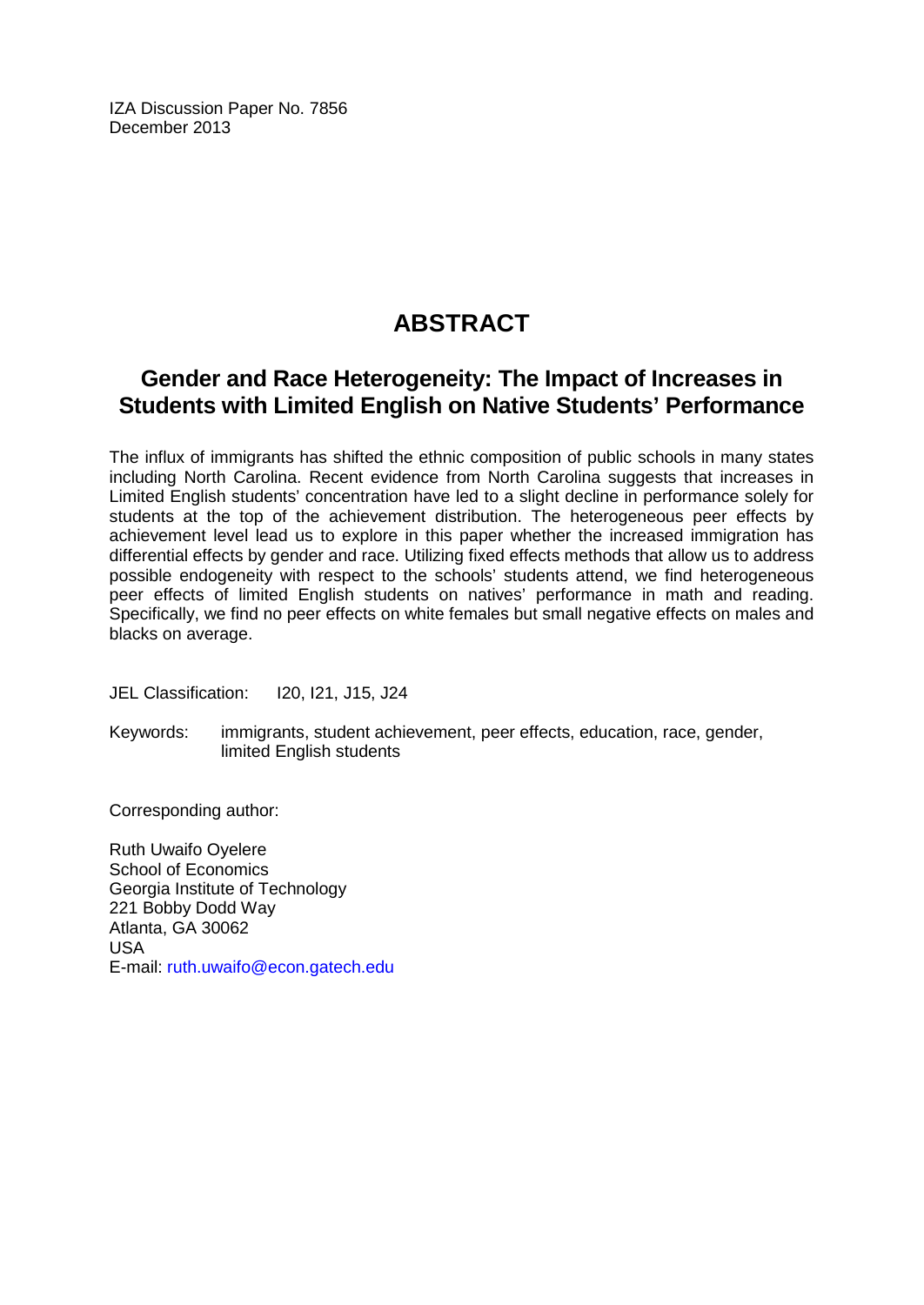### 1. Introduction

From 1980 up until the recession in 2008, immigrant inflow into the U.S. (both legal and illegal) increased dramatically. Data from the Census Bureau show that the nation's immigrant population reached 40 million in 2010 and the decade from 2000 to 2010 had the highest level of immigration in U.S history. The rise in immigrants, particularly from Latin America, has sparked debates on U.S immigration policy and concerns over possible negative effects of immigration. North Carolina, the state on which we focus our analysis, is one of the many states to have recently have eyed a tougher stance against illegal immigration. Between 1990 and 2000, North Carolina ranked highest among all states in the change in its immigrant population. North Carolina had a foreign born population of just 1 percent in 1990 which rose to 7 percent by 2008.

Diette and Uwaifo-Oyelere (2012) investigate potential peer effects of the significant increase in the concentration of Limited English (LE) students in North Carolina on achievement of native students in math and reading End-of-Grade examinations. Their results suggest a small but statistically significant negative effect of increased exposure to immigrants on math and reading scores for students in the top 25 percent of the achievement distribution but no effects on the remaining 75 percent. Further analysis suggests that the negative effect is concentrated in schools with the lowest median share of LE students. In this paper we extend this focus on possible LE student effects but search for heterogeneity across gender and racial groups. For race we focus solely on black-white differences given these are the major racial groups in the native born population in North Carolina.

Our motivation for searching for differences across gender and race in immigrant peer effects is guided by prior research showing group differences in peer effects. For example, Angrist and Lang (2004) show that the desegregation program Metropolitan Council for Educational Opportunity (Metco), that sends students from Boston schools to richer suburban schools, had no effect on white-non-Metco students but had an effect on minorities, especially girls. Similarly, Haushek, Kain and Rivkin (2009) consider the effect of having a higher concentration of black schoolmates on the outcomes of black and white students in Texas and note no effects on White

1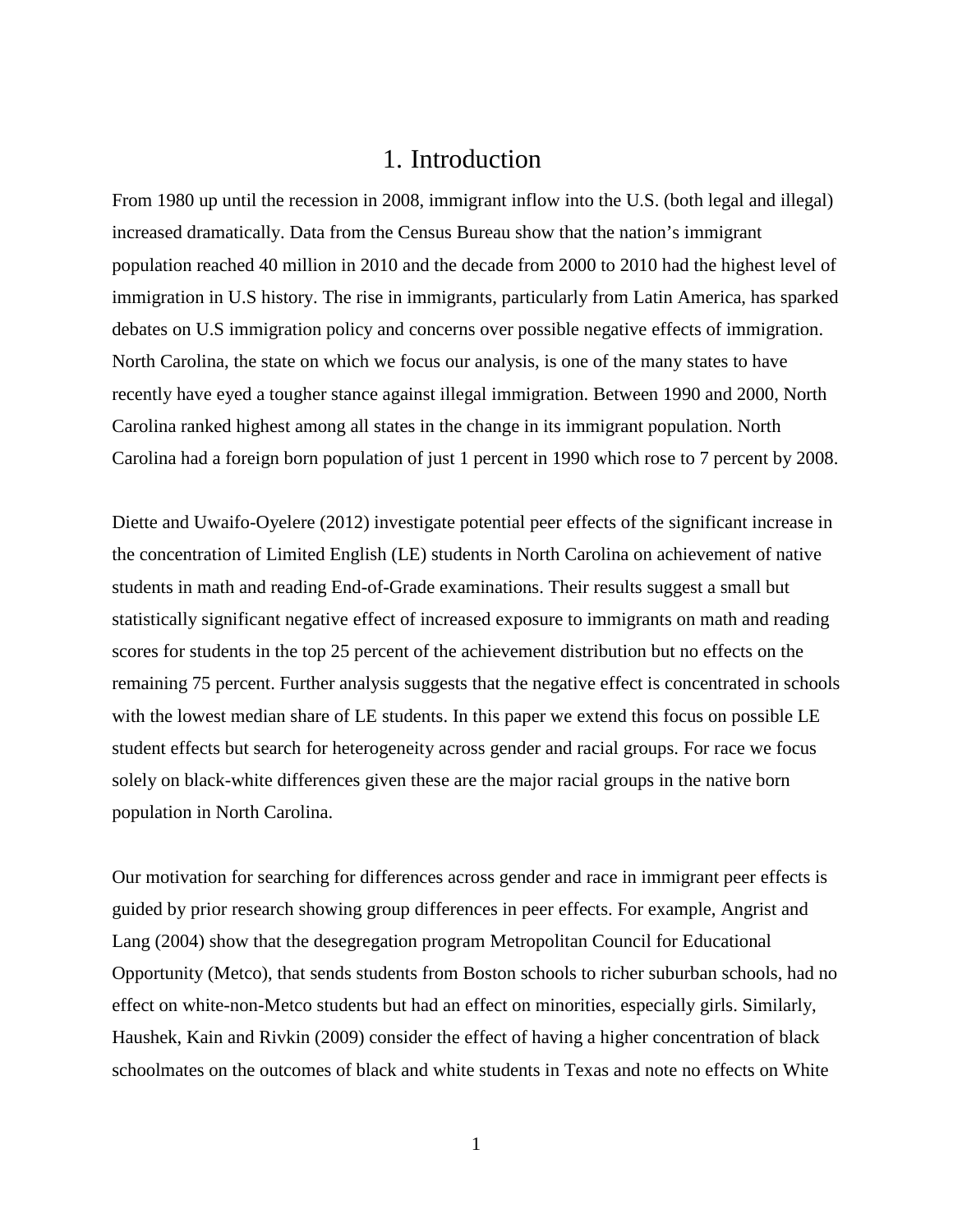students but significant effects on black students. Other papers that consider gender and or racial differences include Cho (2012), Hoxby (2000), Santiallo (2009), and Lavy & Schlosser (2011).

In this paper we investigate two important questions that allow us to test for heterogeneity across groups. First, do significant shares of LE students into a school affect the academic performance of boys and girls differently and does it create similar effects on the academic achievement of Black and White students? Second, are these gender and racial differences, if any, distributed differently within the achievement distribution? These questions are important given the possible differential effects population and demographic changes can create and the need for policymakers and educators to be better informed of such heterogeneity. Moreover, given LE students are primarily immigrants and the role of immigrants has become an increasingly hot topic in a time of economic stagnation and high unemployment, it is useful to evaluate whether the presence of immigrant children in schools may reduce significantly the educational outcomes of select native children even though overall negative effects on natives may be minimal.

To address these questions, we analyze education data from North Carolina between 1998 and 2006.<sup>[1](#page-4-0)</sup> We approach answering our questions using the value-added approach common in the literature as a base model. Specifically, we estimate the impact of the level of LE student shares within a grade in a school on native student performance in time t controlling for the individual's performance in the previous period. However, given the limitation of this approach we conduct further empirical analysis controlling for potential selectivity issues using both a school fixed effects specification and a school-by-year fixed effect model. Given Diette and Uwaifo Oyelere (2012) note heterogeneity in the LE effect within the achievement distribution in North Carolina, we estimate LE student effects by gender and for blacks and whites. We divide each group into three subgroups based on if students fall into the top third, middle third, and bottom third of the achievement distribution.

Our results show clearly the limitations of a value added approach without controlling for possible selection bias, even with the inclusion of teacher and school level characteristics.

<span id="page-4-0"></span> $<sup>1</sup>$  This data is made available through the North Carolina Education Research Data Center (NCERDC).</sup>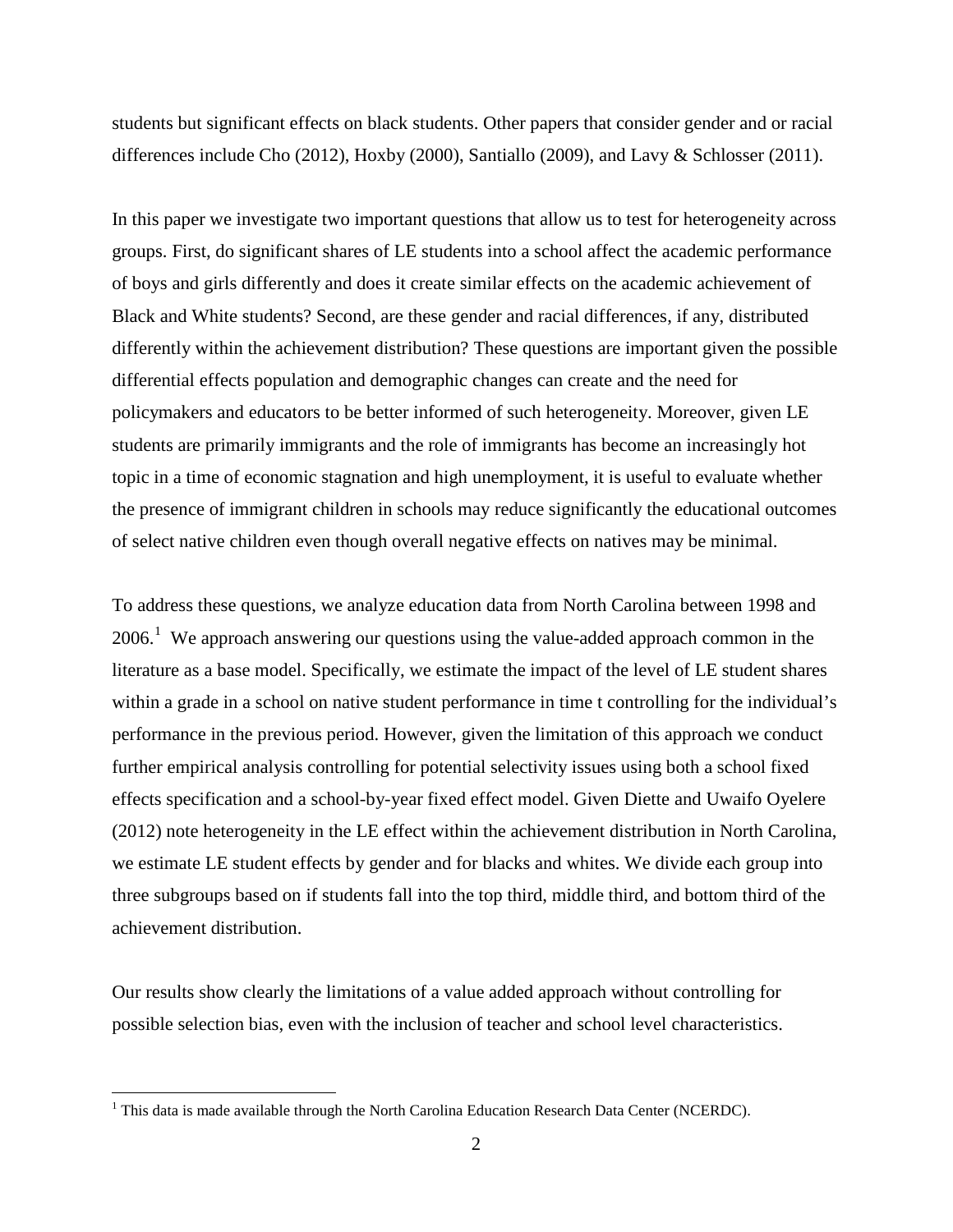Furthermore, our results also suggest the need to go beyond a specification including only school fixed effects. This is because even within schools, unobservable over time can create a bias in the measured LE peer effect. For example, our estimated peer effects using only a school fixed effect specification seem to suggest negative impacts of increases in LE students on females. However once we estimate our model including school by year fixed effects, we find no significant effect of the share of LE students on native female students. In contrast for males, we find a significant negative effect in both math and reading when we include school by year fixed effects. The results by race also suggest heterogeneous impacts. We find negative LE peer effects on black students in both reading and math. We also note heterogeneity in the effects within the achievement distribution. Specifically, when we concentrate on the top third of the achievement distribution, we find negative peer effects for black males in reading and negative peer effects for white males in math and reading. In the middle third of the distribution, we find negative peer effects for black females in both math and reading, and negative effects for black and white males in reading. We do not find any effects on white females and on students at the bottom of the achievement distribution.

The remainder of this paper is organized as follows. Section 2 provides an overview of the literature review. Section 3 details the data we will be using. Section 4 provides some summary statistics. Our methodological approach for answering the research questions is in section 5. Section 6 highlights our preliminary and primary results. Our robustness checks on the sensitivity of our results are in section 7. We conclude in section 8.

### 2. Literature Review

There is a large literature on student academic performance and how it is influenced by innate ability, family, socioeconomic status, peers, neighborhoods, teachers, and schools.<sup>[2](#page-5-0)</sup> Among these factors, the influence of peers, especially black peers and peers from lower socioeconomic backgrounds, has been evaluated extensively. In general these papers provide evidence of peer effects although effects are typically small. Examples of papers documenting peer effects include Hoxby (2000), Evan et al (1992), Hanushek et al (2003),Ammermueller and Pischke

<span id="page-5-0"></span> $2$  See Todd and Wolpin (2003) for an early review of the literature. For a recent review of this literature see Bifulco et al (2011) and Diette and Uwaifo Oyelere (2013).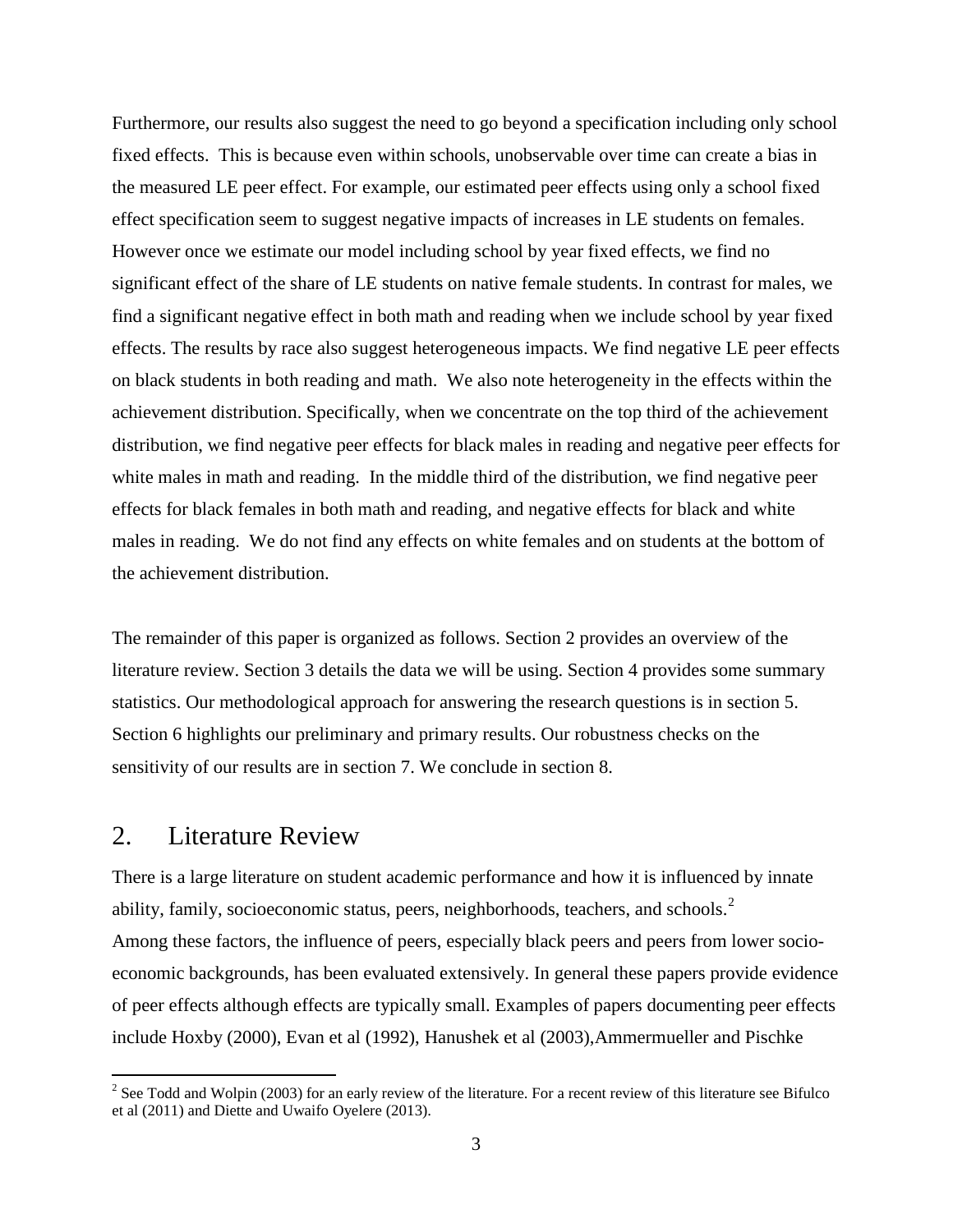(2006), Rumberger and Palardy (2005), Rivkin (2000), and Armor and Duck (2007). Within this literature of peer effects, a subgroup of studies have focused on potential heterogeneity in peer effects based on ethnicity, socioeconomic status, and gender. For example, Hanushek, Kain, and Rivkin (2009) find that among black students, having a higher percentage of Black schoolmates reduces achievement for blacks but not for white classmates. Angrist and Lang (2004) also find heterogeneous effects. They look at the effect of Metco, a program that sends students from Boston schools to more upper class suburban schools, on non-Metco students. Their findings suggest no effect on white students but modest effects on minority female students. Bifulco et al. (2011) finds that increases in the percent of classmates with college-educated mothers decreases the likelihood of dropping out and increases the likelihood of attending college.

Another subgroup that could potentially have negative effects given their socioeconomic status and English language limitations are immigrants. There is also a growing literature that considers the education effects of immigrants more generally while others studies focus specifically on immigrant peer effects on natives' achievement. For example, Hoxby (1998) and Borjas (2007) both look at whether immigrants crowd-out natives from slots in college and graduate programs. At the pre-college level, Betts and Fairlie (2003) provide some evidence of native flight to private schools in some metropolitan areas including Los Angeles and Santallino (2009) provides evidence of crowding out in North Carolina public schools. However, he does not find evidence of heterogeneity of this effect across race. Also more recently, Cascio and Lewis (2012) show that low-skilled immigration to the United States has contributed to a reduction of native demand for public schools.

Studies focused on the effect of immigrants on native students' achievement find conclusive trend. For example, Jensen and Rasmussen (2011), using data from Denmark, consider the short term impact of immigrant concentration in Denmark on natives' performance in math and reading and they note significant negative effects in math using an IV strategy. Similarly, Ohinata and Ours (2013) analyze how the share of immigrant children in the classroom affects the educational attainment of native Dutch children and note no significant effect in the short term. Both of these papers also test for heterogeneous effects of immigrant concentration by

4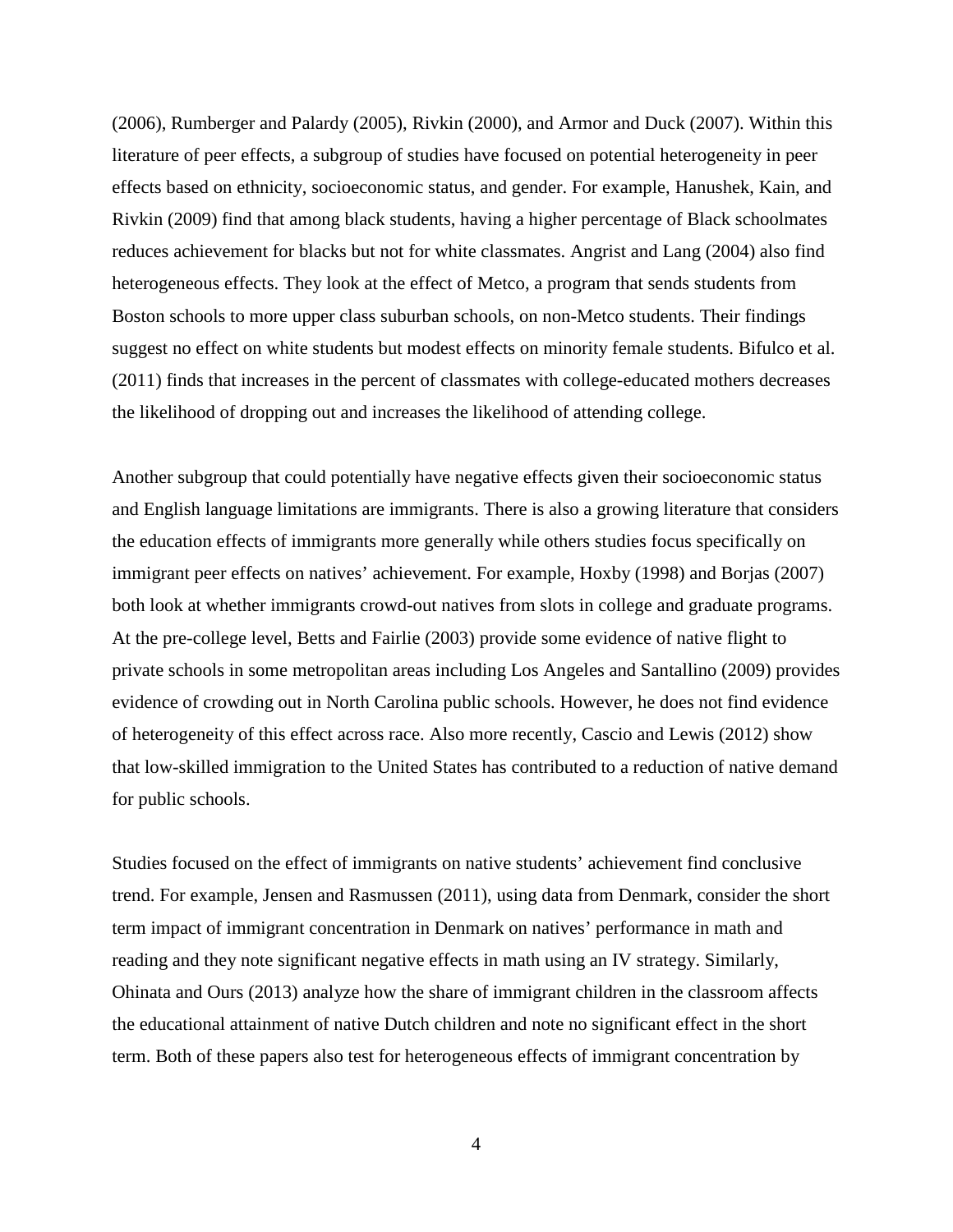immigration status (natives versus immigrants) while we focus on possible heterogeneous effects among natives based on race and gender.

One paper finding no evidence of an immigrant peer effect is Geay, McNally, and Telhaj (2013). They examine the influence of non-native English speakers in England on reading, Writing and Mathematics exams at the end of primary school for native students in England. Gould, Lavy, and Paserman (2009), in contrast to the three aforementioned papers, examine the long-term academic effect of immigrant concentration in elementary school in Israel on passing a high school matriculation exam. Their results suggest negative effects of higher immigrant concentration in elementary school. A related paper focused on high school graduation is Betts (1998) who investigates whether immigrants affects the probability of high school graduation of American born minorities. His results suggest strong negative effects of immigrant concentration on African Americans and Hispanics, although the effects on Hispanics are not robust to the exclusion of California. His result provides further motivation to consider heterogonous racial effects of immigrant peers on natives. With respect to the U.S context, there are also a number of papers investigating immigrant peer effects within a state. For example, Conger (2012), using administrative data from Florida, suggests positive immigrant peer effects on high school achievement of natives and other immigrant students, a finding that contrasts with the previously mentioned papers focused on immigrant peer effects.<sup>[3](#page-7-0)</sup>

Another indirect way of estimating immigrant peer effects is by focusing on the subset of immigrant students with limited English proficiency. One reason to concentrate on this subset of immigrants is that the specific channel is clear through which immigrants can negatively affect native students. Using different econometric approaches and covering different grades, Santillano (2009) and Diette and Uwaifo Oyelere (2013) both search for peer effects in North Carolina focused on this subset of immigrants. They both find significant heterogeneity in the effects of LE students on natives. The latter specifically notes negative effects on native students only at the top quartile of the achievement distribution. Cho (2012) also focuses on students with limited English proficiency, those classified as English Language Learners (ELL) in the U.S. She

<span id="page-7-0"></span><sup>&</sup>lt;sup>3</sup> Also see Cortes (2006) who considers immigrant peer effects on immigrants in Miami and San Diego noting no significant effects.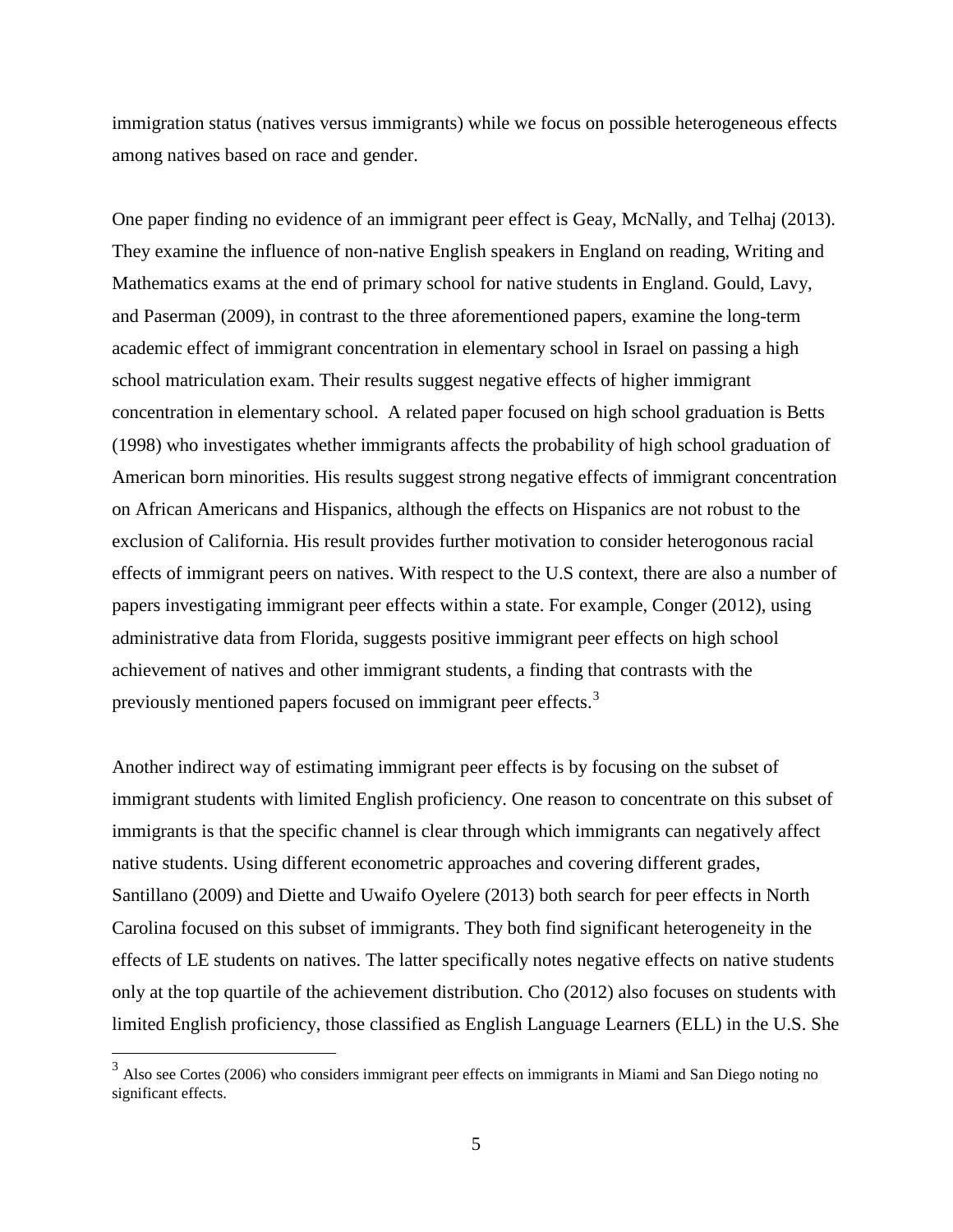examines the effect of ELL students on academic achievement in math and reading for non-ELL students in kindergarten and first grade using a nationally representative sample. She finds negative effects for reading but not math when school fixed effects are included. She also finds that the negative effects are concentrated among females and those with low-family income and no effect on males or children from incomes above \$25,000.

One major difference between most of these earlier papers and this study is our focus on investigating possible racial and gender differences in the impact of immigrant peer effects. Cho (2012) also considers gender effects but with a different identification strategy and for younger children. Specifically, Cho (2012) makes use of school, grade and child fixed effects to identify the impact of exposure to ELL on test scores. This strategy has two potential limitations. First, exposure to ELL students as captured by the dummy variable does not allow for differences in impact based on the ELL student concentration which will provide a compelling pathway for how ELL students can affect native students. Second, child fixed effects can be affected by time varying omitted variables which could be correlated with a child's exposure to ELL students. Moreover with only two years of observations being considered by the author variation within the child might be limited, increasing the chances of incorrectly not rejecting the null hypothesis. Given the potential limitation of using individual level fixed effects we identify effects using school-year fixed effects and focus on the impact of ELL shares on native students' performance. Santillano (2009) is most closely linked with our paper because he searches for heterogeneous impacts across race and gender. Our paper differs from his paper in two important ways. First, we focus on 4th to 8th grade outcomes which create the opportunity to employ a school-year fixed effects while he focus solely on 4th and 5th grade using a matching estimator. Second, we divide the population of native students into achievement quartiles and search for heterogeneity in the effect across race and gender within each quartile.

### 3. Data

For this analysis we make use of administrative records created by the North Carolina Department of Public Instruction. This data is cleaned and maintained by the North Carolina Education Research Data Center (NCERDC) at Duke University. These data contain detailed and reliable information on both students and teachers. Student performance can also be tracked in a

6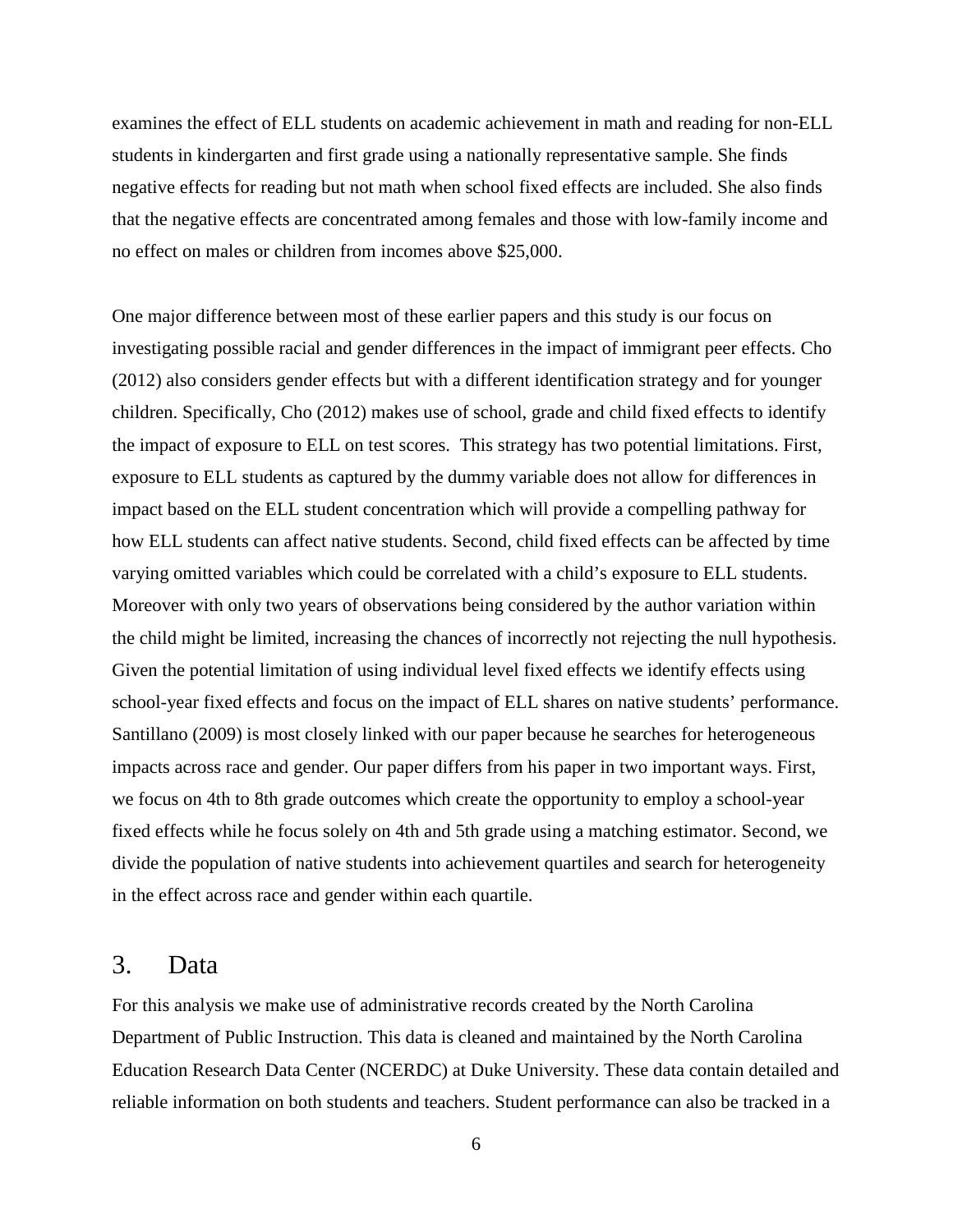consistent way across school years. Students are required to take tests in Reading and Math at the end of each grade from third to eighth grade.<sup>[4](#page-9-0)</sup> The uniform exams given to students within a grade in a given year provides an opportunity to monitor relative student academic performance and track individual student's position within the distribution of students in their cohort over a significant amount of time. For our analyses we use data from 1998 to 2006. We select these years of data because they have consistent information on key variables across time. In particular the free lunch variable is a proxy for income level of a student's family and economic condition. This variable is not available in earlier years of data. Similarly, the variable Limited English is redefined in 2007. This change makes it more difficult to consistently identify LE students after 2006. In order to identify native students, the focus of our analysis, we only include students who have never been identified as LE at any point in their third through eighth grade career.

We define the share of LE students in their grade as the share of peers who are currently classified as LE. We measure LE shares at the grade level instead of the classroom level because classroom composition is endogenous. An investigation of possible peer effect of current LE students on native student performance is appropriate for testing the hypothesis that limited English proficiency is the potential mechanism for influencing native student academic achievement. A measure that defined LE students as those who have ever been classified LE would focus on peer effects of students with a different native language.

### 4. Descriptive Statistics

In Table 1 we summarize the mean and standard deviation of the share of LE students that native students have in their grade within their school as well as the mean z-score in both mathematics and reading.<sup>[5](#page-9-1)</sup> Panel A reports these means for all students, Panel B separates the students by gender and then by race, and Panel C looks individually at the four demographic groups of native students used in the study: Black females, White females, Black males, and White males.

<span id="page-9-0"></span> <sup>4</sup> For additional details on North Carolina administrative data see Clotfelter, Ladd, Vigdor (2009).

<span id="page-9-1"></span><sup>&</sup>lt;sup>5</sup> The z-scores were calculated using the entire student population who took the exams within the grade in that particular year. The mean z-score for Limited English students is below that of native students and therefore the mean z-score for students in our analysis is greater than zero.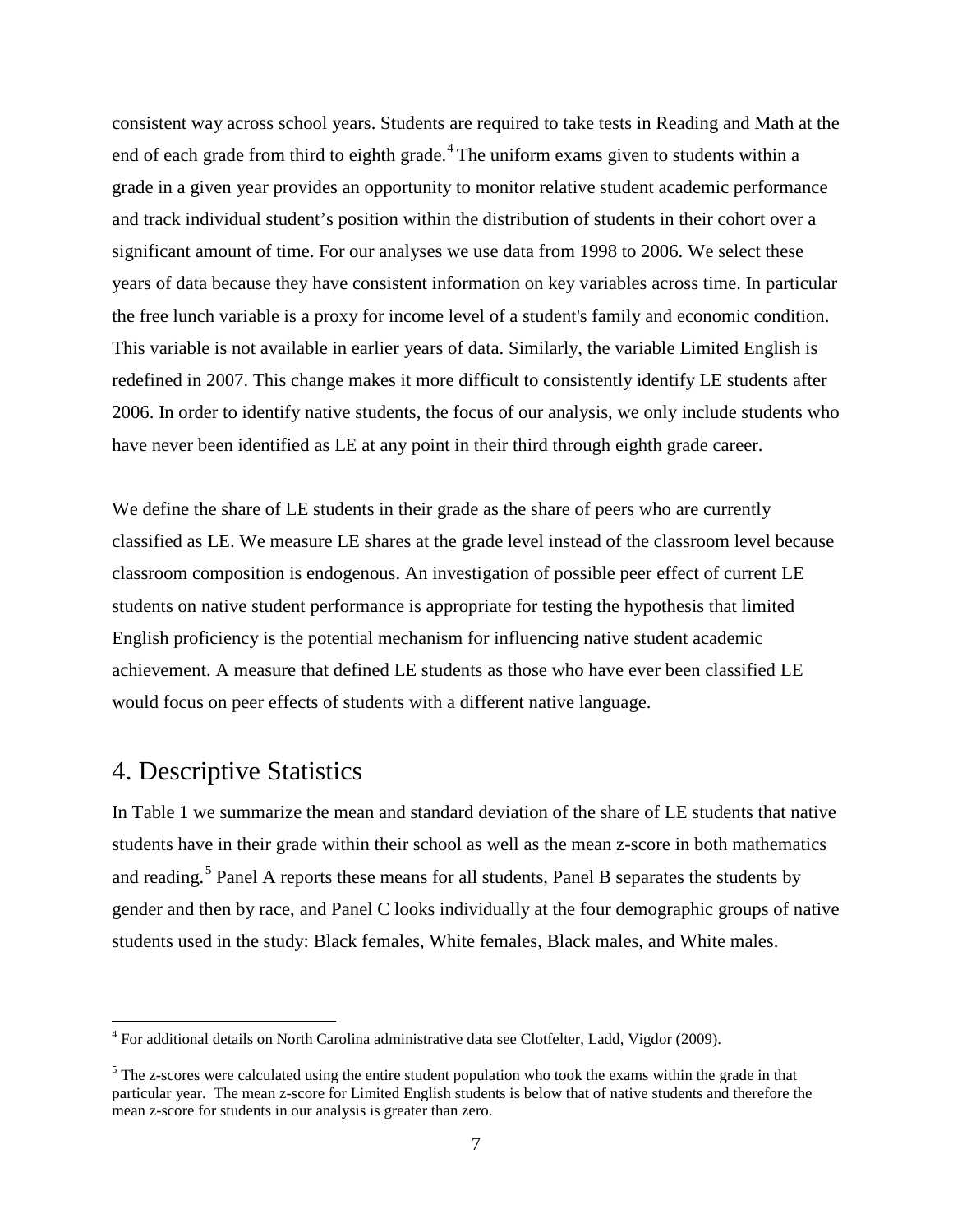#### <<Insert Table 1>>

On average, Limited English students represent 2.7 percent of the peers for native students in North Carolina (Panel A). While there are no differences in the peer composition by gender, black students have a slightly higher average share of LE students in their grades in their school than their White counterparts, 3.2 percent compared to 2.5 percent. In Panel B, we find that boys and girls have similar average z-scores in math, but girls outperform boys by 0.15 of a standard deviation in reading. In addition in Panel C, we report the significant black-white achievement gap that exists in North Carolina public schools for both genders.

#### <<Insert Table 2>>

Table 2 summarizes the distribution of students by race and gender within the math and reading z-score distribution. Among black students, over half of males and females are in the bottom third of z-scores in both math and reading. In contrast over 45 percent of white students are in the top third in both math and reading. These statistics highlight the importance of disentangling the potential effect of LE students on native students of different racial groups from the effect of LE students on native students at different points in the achievement distribution.

#### <<Insert Table 3>>

Table 3 reports the share of Limited English students by demographic group within the achievement distribution. Within each demographic group, larger shares of LE students are associated with the students in the bottom third of the achievement distribution. For example in reading, black males in the top third of the achievement distribution have an average of 3.0 percent LE students within their grade in their school. This share rises modestly to 3.2 percent for black males in the bottom third of the achievement distribution. Across demographic groups, we see that White students in the bottom third of the achievement distribution have a lower average share of LE students in their grade than black students in the top third of the achievement distribution.

8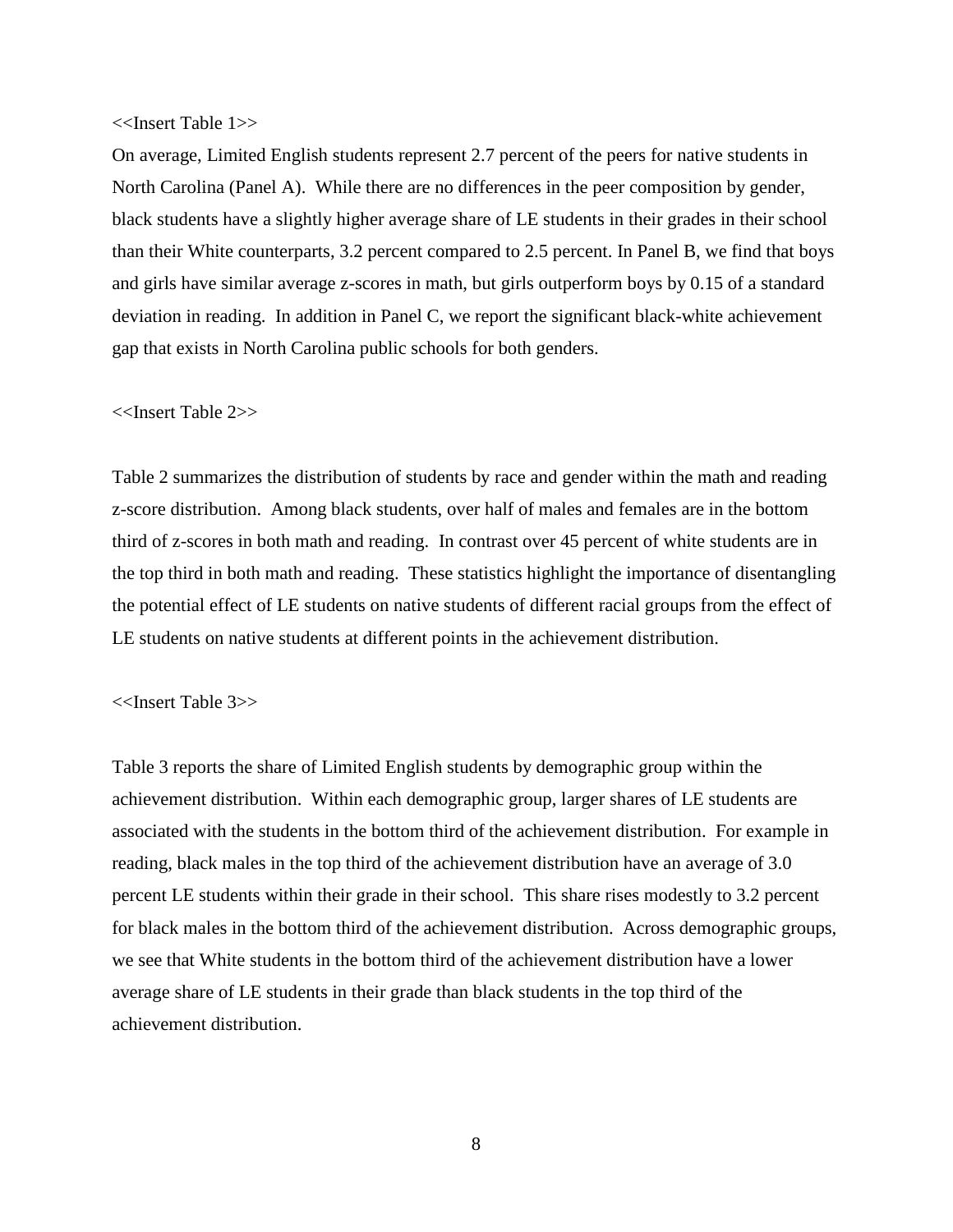### 5. Methodology

We have two primary questions of interest. Do significant LES shares in a school create heterogeneous effects on the academic performance of native students by gender and do blackwhite differences exist in the impact of significant immigrant presence in a school? Second, are the effects of race and gender, if any, distributed evenly among subpopulations (i.e females, males, black students, and white students) by achievement ranking? We address these related questions first using a basic value added model estimated by ordinary least squares (OLS) separately for girls and boys and also separately by black and white. In our OLS estimation, we control for the share of limited English students in the grade, previous achievement of the student in the same subject, parent education level, race/ethnicity (in the gender estimations), year fixed effects, grade fixed effects, and eligibility for free lunch and reduced price free lunch, a proxy for family's economic status.

We then introduce controls for peers, given the broad literature on peer effects, using the racial composition of peers and share of students eligible for free lunch and reduced priced price. Subsequently, we further control for school related variables that could also potentially affect students' performance and are correlated with immigrant exposure including the pupil teacher ratio, status as a charter or magnet school, school level free and reduced price lunch eligibility, and urbanicity of the school. Next, we include teacher level controls. Equation 1 highlights our basic specification with all the controls highlighted above which we estimate separately for girls and boys, black students and white students and compare for statistical difference.

$$
(equation 1) \quad Z_{igst} = \beta_0 + \gamma Z_{i(t-1)} + \beta_1 L E_{gst} + \delta X_{igst} + \mu T_{st} + \delta S_{sgt} + \varepsilon_{igst}
$$

In equation 1  $Z_{igst}$  is the z-score in math or reading for student i in grade g and school s in time period t.  $LE_{ast}$  is the LE students' share of the student population in grade g in school s in time period t. X is a matrix of individual characteristics and T is the matrix of observable teacher variables that affect achievement. S is a vector of school related variables that could affect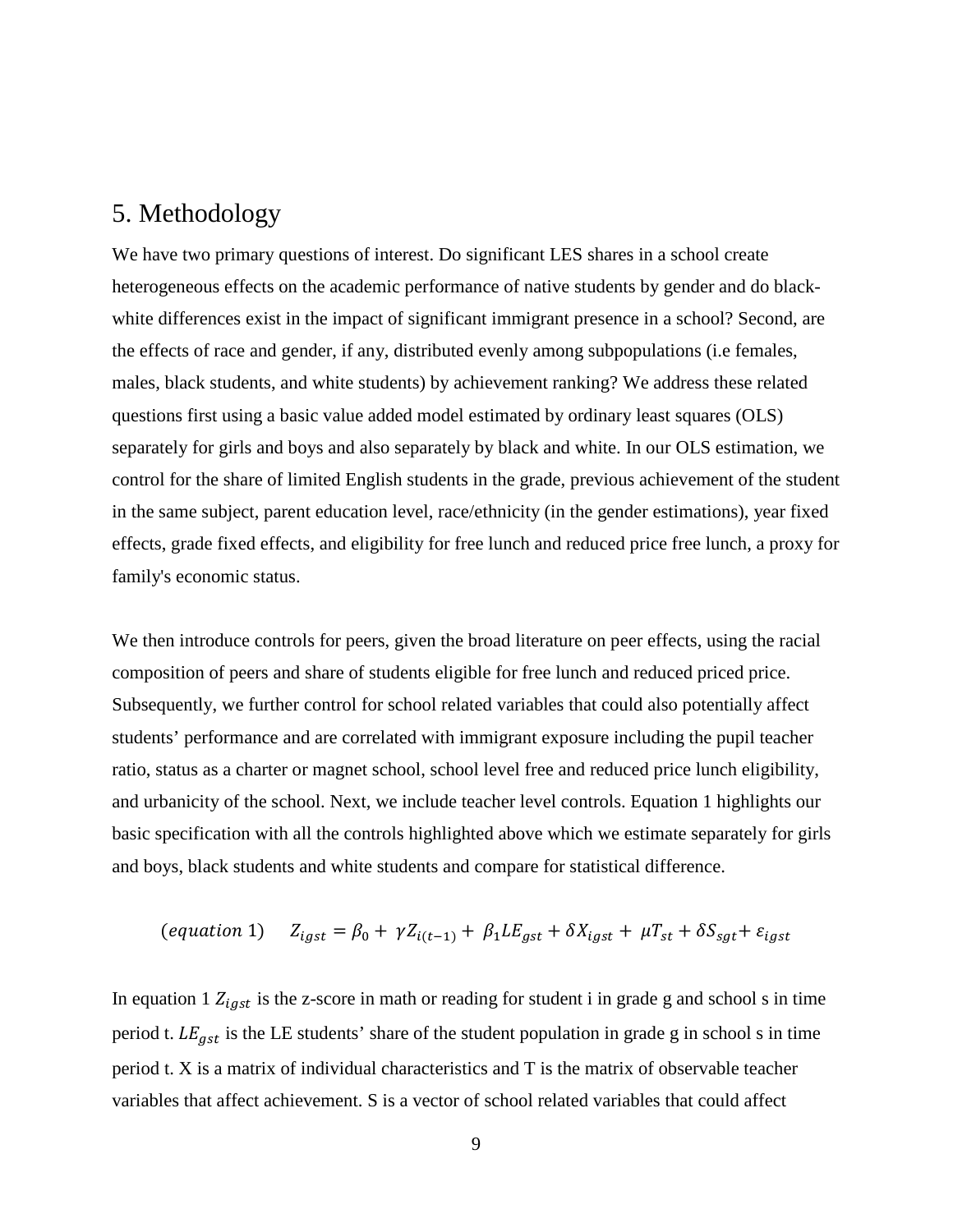achievement.  $Z_{i(t-1)}$  captures an individual's achievement in period t-1. In the standard valueadded model this variable characterizes the knowledge or skills students have at entry to a grade and are affected by prior family, neighborhood, school experience and individual's ability.

The estimated LE peer effect using equation 1 is likely to be biased as families self-select into schools based on different factors including educational preferences and ability of a child. Hence we are still worried about potential unobservable characteristics that are correlated with our control variables and our variable of interest but may also determine students achievement *i*. To address this potential problem in our analysis, we make use of two alternative approaches. In each of these approaches we analyze panel data from North Carolina public schools to estimate the impact of LE shares. The first approach is to estimate equation 1 including school level fixed effects. This specification will help us address the non-random selection into schools and hence control for unobserved school attributes that correlate with grade-level immigrant shares. This technique has been used frequently in the literature but could still potentially create biased estimates of our variable of interest in an analysis combining data over time. This will occur if there are time varying unobservables within a school that are correlated with LE shares and also students' achievements. Our second approach deals with this problem. We estimate an equation similar to equation 1 but including school-by-year fixed effects (see equation 2). Where  $\alpha_{st}$  is a school by year fixed effect.

$$
(equation 2) \ \ Z_{igst} = \beta_0 + \gamma Z_{i(t-1)} + \beta_1 I_{igst} + \delta X_{igst} + \mu T_{igst} + \delta S_{igst} + \alpha_s + \varepsilon_{ist}
$$

This approach allows us to identify the impact of LE share on natives' achievement because even though the total number of LE in a school at a particular time is non-random, within the school, the number of LE in a specific grade at time t is due to random factors, such that endogeneity is overcome by identifying impacts across grades within a particular point in time.

Diette and Uwaifo Oyelere (2012) only find evidence of a LE peer effect on native students within the top quartile of the achievement distribution in North Carolina public schools. However, our second question considers possible peer effects across all the achievement distribution due to the possibility of heterogeneous effects across the groups. By dividing the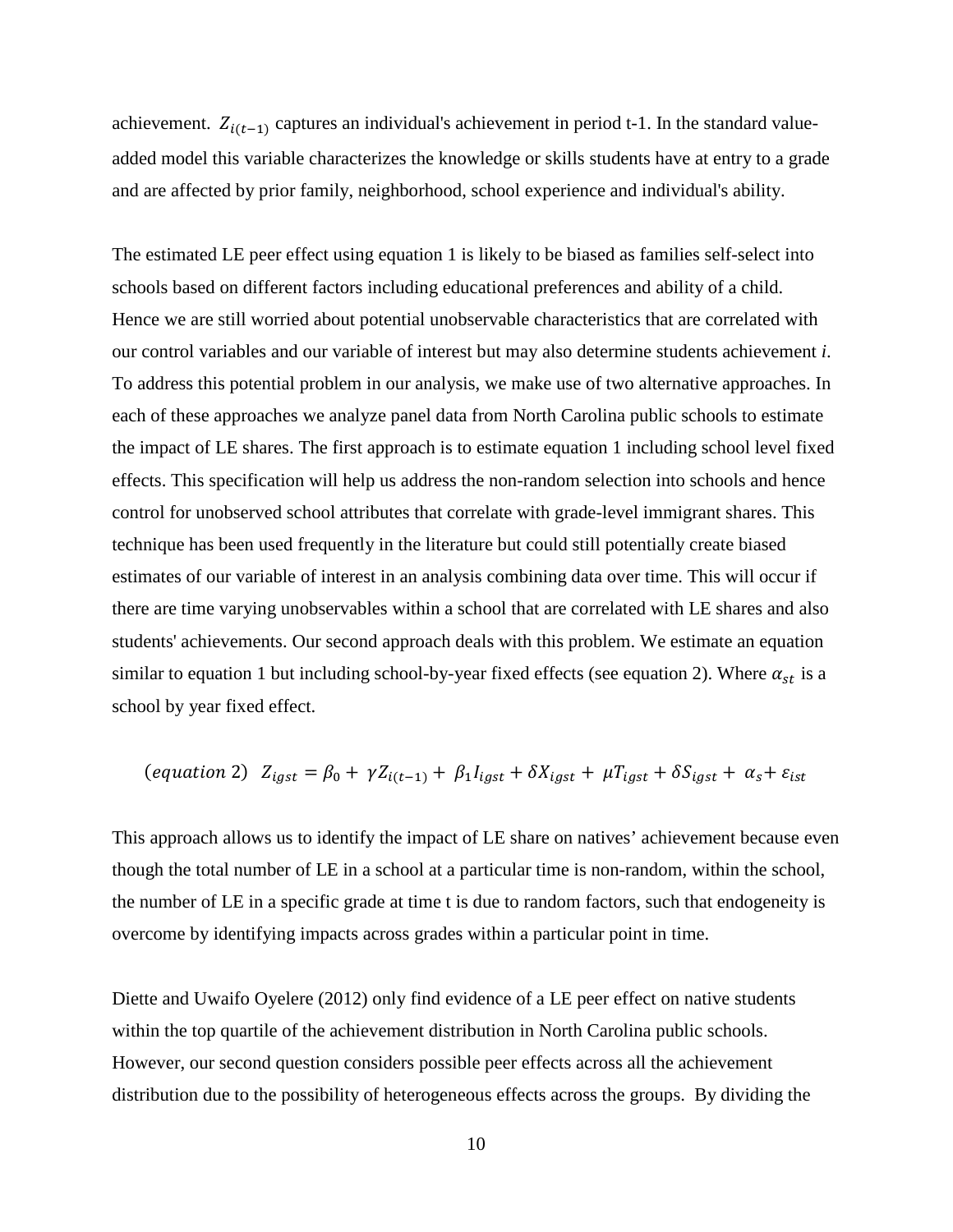achievement distribution into thirds (top third, middle third bottom third). Running different regressions by level of achievement is especially important because the quality of education may vary systematically by achievement level within schools given the prevalence of tracking systems in many public schools in the U.S. Moreover by looking at these subgroups, we can avoid constraining the school, year and grade fixed effects for these various groups to be equal. In each model the standard errors are corrected for heteroskedasticity.

There are other estimation approaches that have been used in the past literature to deal with the potential endogeneity in the variable of interest such as including individual level fixed effects or including school by grade fixed effects. These approaches, though sometimes preferred to a simple OLS regression, could still potentially lead to biased estimates and estimates of LE peer effects using these methods are not presented in this paper.<sup>[6](#page-13-0)</sup> Diette and Uwaifo Oyelere (2013) detail some of the challenges with these other estimation approaches. Hence, we present only the value-added approach with school fixed effects and our preferred model of the school-by-year fixed effect. Our primary interest in our analysis is in if the estimates of  $\beta_1$  for female, male, black and white native students are statistically different. We also interested in the intersection of race and gender effects. Specifically if  $β_1$  for black females, white females, black males and white male are statistically different from each other.

### 6. Results

### 6.1 Results by Gender

[insert Table 4: here]

Table 4 summarizes the results for girls of our base specification as well as the models with initial additional controls for math and reading. Table 5 summarizes our results for boys. To keep the focus on our variables of interest and to manage the length of our table, we display only the non-dummy variable coefficients in Table 4 and 5 and note the other controls we use in each model at the bottom of each of these tables.<sup>[7](#page-13-1)</sup> In each of the specifications in Table 4 columns (1)

<span id="page-13-0"></span> <sup>6</sup> Results using individual fixed effects and school by grade fixed effects specifications are available on request.

<span id="page-13-1"></span><sup>7</sup> Full regression output showing all coefficient estimates are available on request.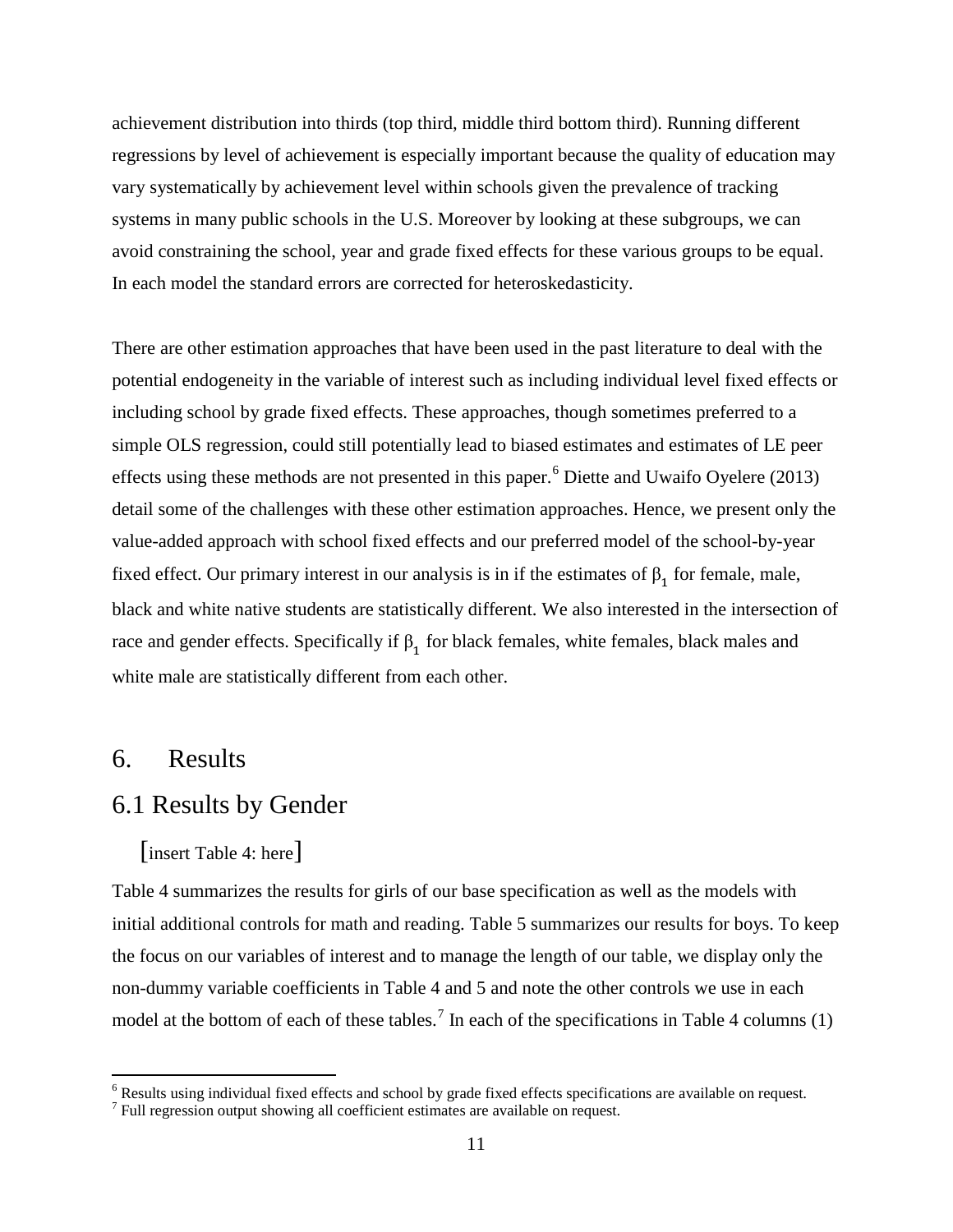to (4), a student's math z-scores for the current year is our dependent variable while in columns (5)- (8) the dependent variables is a student's reading z-score. The coefficients summarized in columns (1)-(8) of Table 4 and 5 are estimated using OLS. Due to our concerns of endogeneity and selection bias we do not make casual inferences from these results. In contrast we showcase these results as a baseline for comparison to our results in subsequent tables using our preferred estimator. For the results summarized in column (1) our reference model, we control for parent's education using parent education dummies. These variables capture whether a student's parent dropped out of high school dropout, graduated high school graduate, has some college, earned a bachelor's degree, or completed an advanced degree. We also control for if a child has ever been on the free lunch program and if a child has ever been on the reduced lunch program. [8](#page-14-0)

[Insert Table 5: here]

The results in columns (1) to (8) of Table 4 suggest a negative relationship between exposure to LE students and a girl's math and reading Z scores. The additional controls in columns (2) to (4) and (6) to (8) do not change the size of the coefficient significantly. In columns (2) and (6) we control for possible racial and ethnic peer effects by including the share of students within the student's cohort who are classified in the NC schools as Black, Latino, and Asian. We also include for each student the share of their cohort in that year who participate in the free lunch program and those who participate in the reduced price lunch program. In columns (3) and (7) we add school level characteristics. We include dummies for if a school is a charter school or magnet school. We also control for the percent of the students in a school that are eligible for free or reduced price lunches in each given time period and the teacher pupil ratios which could proxy for class size, a measure of school quality. Given the potential importance of school location for education outcomes, we include dummies for location (city, town, and rural with suburb as the reference group).

<span id="page-14-0"></span><sup>&</sup>lt;sup>8</sup> We do not use the yearly response of students to the question of if they are using the free lunch or reduced lunch program given the noted trend that older kids may not want to reveal they are on this program because of the potential stigma. We use these variables to capture family income levels which are also potentially important variables that affect achievement.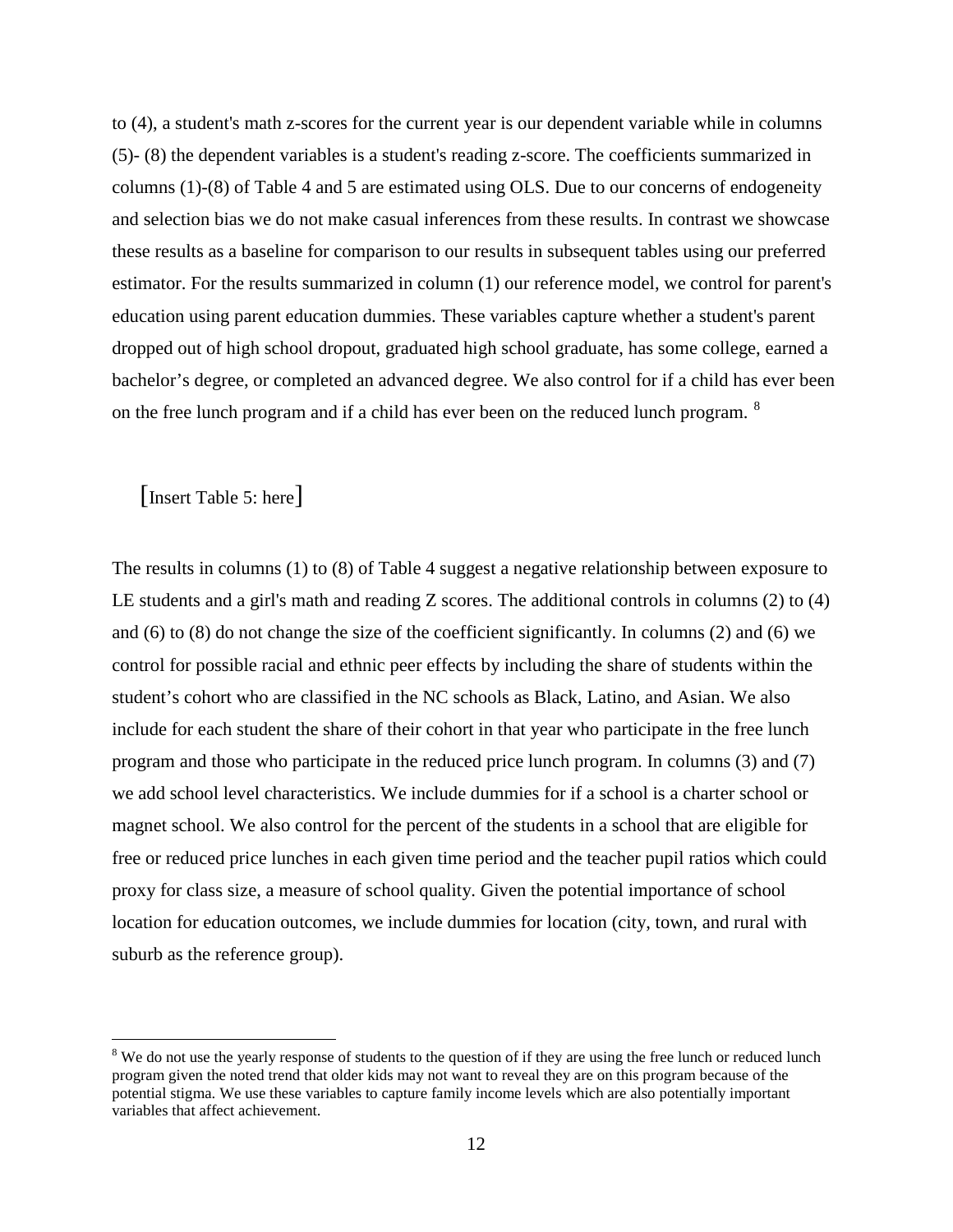In column (4) and (8) we control for teacher characteristics in a manner similar to Diette and Uwaifo Oyelere (2012). Specifically we include the average number of teachers in a school that are female that year, the average number of teachers in a school in their first year of teaching. We also control for the ethnicity of teachers using dummies that capture the average number of teachers by ethnicity. To control for teacher quality, we include the number of teachers with a master's degree in a school at a given time period and also a control for the average test scores of teachers in a school at a given point in time.

The results in Table 5 suggest that there is no relationship between LES shares and boys performance in either math or reading. The coefficient of interest is only significant in the base model for reading. However as previously highlighted, the result in Table 4 and 5 could be biased given the use of an OLS regression framework without controlling for potential endogeneity of our variable of interest and possible bias arising from selection of students across schools. Hence these preliminary results do not allow us make deductions about the causal effect of LE student shares on performance for boys and girls in math and reading. The first method we explore to deal with the possible bias in the OLS estimates is to introduce school level fixed effects. The advantage of using school level fixed effects is that it allows us to estimate impacts based on within school differences versus differences across schools. Therefore our within school variation comes from variation in exposure across grades and across time.<sup>[9](#page-15-0)</sup> The estimated impact of LE students on natives using school level fixed effects are summarized in Table 6. The results for math are in column (1) and the results for reading are in column (3). Panel A summarizes the results for girls and Panel B the results for boys.

The results including school fixed effects are similar to the results in Table 4 and 5. They suggest negative impacts of LE students on girls and no significant impacts on boys. Can we conclude that there are causal impacts with this specification? No. As mentioned above, though a school level fixed effect can deal with a substantial part of the possible bias in our coefficient of interest,  $\beta_1$ , it is still possible that if we look within schools over time, there may be time-varying unobservables that are correlated with immigrant share and also affect achievement. Our second

<span id="page-15-0"></span> <sup>9</sup> We also control for variation across grade and time across schools'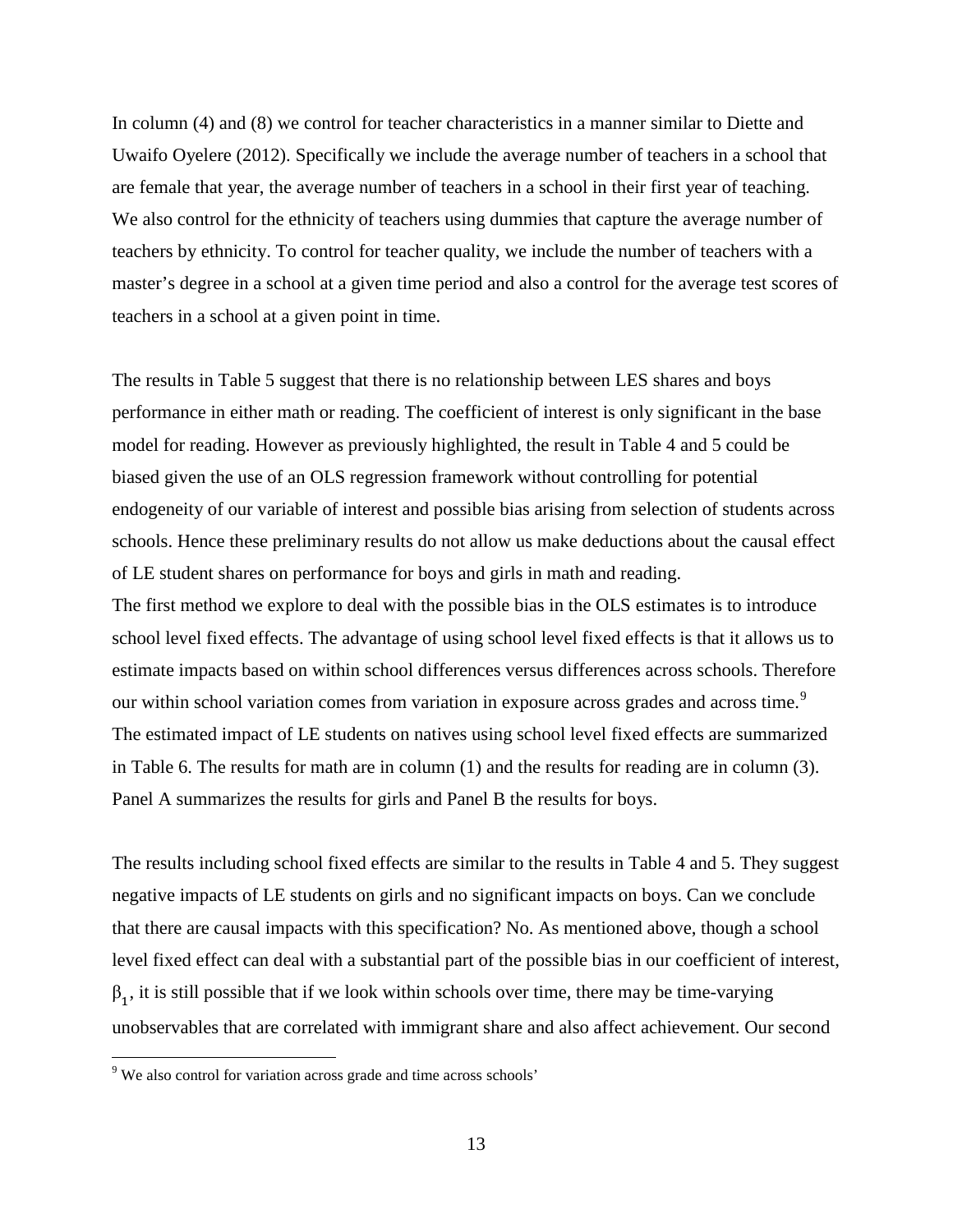and preferred approach introduces school by year fixed effects which deals with these kinds of issues. One weakness common to this method is the loss of variation given the inclusion of a within school and year fixed effect. This could lead to large standard errors and loss of significance. The advantage with this specification is that it eliminates most plausible kinds of selection and causal impacts can be inferred. The only possible type of selection that it cannot deal with is if there is selection across grades within a school. It is hard to tell a story of selection across grades at a given period in time but we cannot rule it out entirely.

### <<Insert Table 6>>

The estimates including school-by-year fixed effects for boys and girls are summarized in columns (2) and (4) of Table 6. The results are the reverse of what the earlier models suggest and reinforce the need to control for potential time varying unobservables. First we find that there is no significant impact of LE student shares on females' reading and math scores but a significant impact exists for males although the magnitude is small. Specifically, an increase in LE shares by one percentage point leads to a decline in male students math Z scores by 0.00074 standard deviation and a decline in reading scores by 0.00072.

The results suggest significant heterogeneity across gender in the impact of LES shares. One possible reason for this result is past research suggesting boys on average do not work as hard as girls in school (Warrington 2013).<sup>[10](#page-16-0)</sup> In this scenario the potential reduction in human capital transfer to native students that might take place in a class where the teacher has to devote more time to LE students might be balanced out by the increase in personal effort by girls but not for boys assuming they do not work as hard. This then leads to a slight decline in performance for boys. This finding is consistent with Taylor and Wong, (1996) who find that boys' grades are more strongly affected by peer orientation than girls. On the other hand, Legewie and Di Prete (2012) use data from Germany to provide another plausible explanation for negative peer effects on boys. They argue that boys are more sensitive than girls to school resources that create a learning-oriented environment and socioeconomic status composition in a student's school is a

 $\overline{a}$ 

<span id="page-16-0"></span><sup>&</sup>lt;sup>10</sup> Also see Flannery (March 5, 2013) op-ed in NEA today, "Why Girls Are Outperforming Boys in School."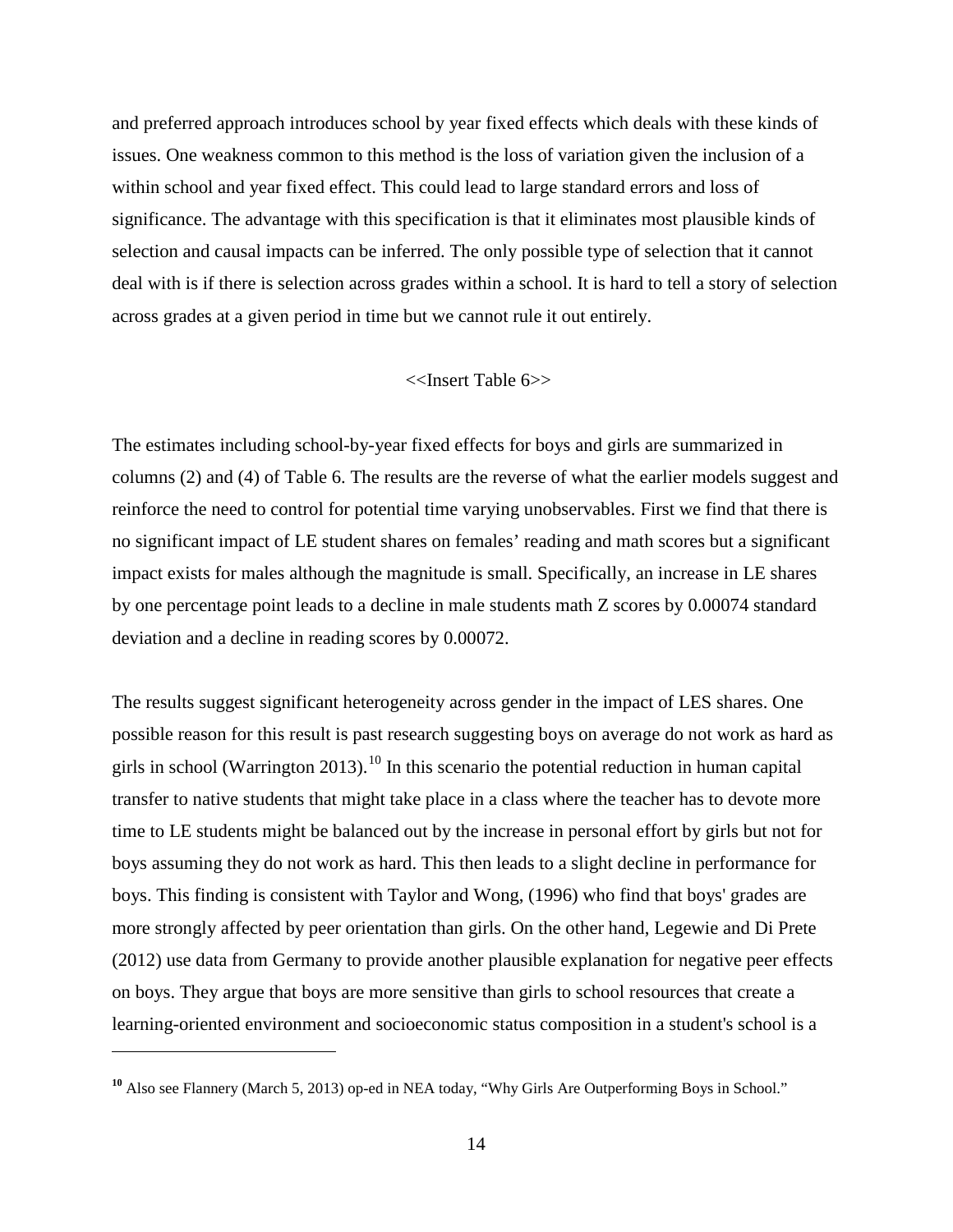significant learning resource. Their argument for why socioeconomic status composition matters is based on the premise that level of motivation and capability within the classroom are learning resources which are correlated with higher socioeconomic status of students. Their empirical analysis provides evidence that lower social economic composition leads to worse achievement outcomes for boy than girls. Their finding is a good explanation for our results given the increase in the LE student shares in schools in North Carolina led to a decline in the socioeconomic status composition, which according to their model would affect boys' academic achievement more severely than girls and is reflected in the negative peer effects we note solely for boys. Next we search for heterogeneity in the impact of LE students across blacks and whites.

#### **6.2 Heterogeneity Across Race**

We approach the question of if heterogeneity exists across race in the impact of LES shares the same way we approached gender differences. Table 7 summarizes the preliminary regressions without relevant fixed effects for blacks while Table 8 is a summary of the results for whites. The results of these preliminary analyses are mixed. However, the results summarized in column (4) and (8) of Table 7 and 8 seem to suggest a negative relationship between LES shares and performance in math for blacks and we also note a negative relationship for whites in reading. However this result is biased and we do not make causal inferences as with the results in Table 4 and 5. To be able to make any casual inference we turn to our models estimated with fixed effects. The results using school fixed effects and school-by-year fixed effects are summarized in Table 9. The results in columns (1) and (3) including only school fixed effects suggests negative effects of LE students shares on both black and white in reading and math. Given the similarity of the estimates for black and white, this result though likely to be biased suggests no heterogeneity in the LES effect across race.

#### <<Insert Table 9>>

Our preferred model the school by year fixed effect is summarized in columns (2) and (4) of Table 9. It suggests on average no LE student peer effect on whites' achievement in either reading or math and a significant negative LE students peer effect on black achievement in both reading and math.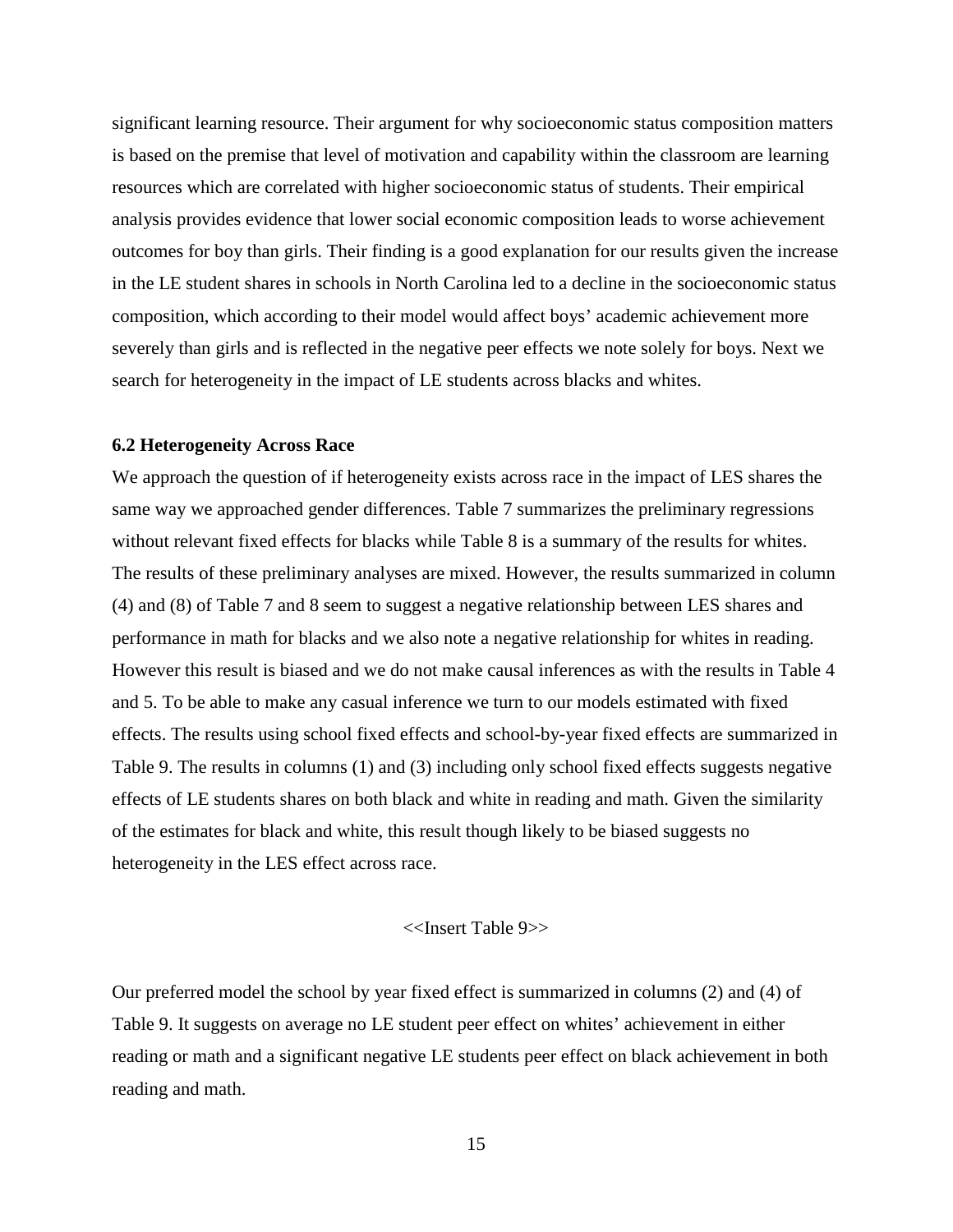#### Insert [Table 10: ] here

#### [Table 10]

The above results using school-by-year fixed effects provide evidence of heterogeneity across gender and across race. We reestimate the model testing for LES peer effects dividing the population into 4 subgroups by gender and race: Specifically we divide the population into black female, white female, black male, white male.

Table 10 summarizes the estimated LES effect using both the school fixed effect and the school by year fixed effect estimates. The first two columns summarize the results for math and the last two for reading. Though all the estimated effects are negative, most are not significant. Specifically we find that on average there are no LES peer effects on girls whether or not they are black or white. In contrast we find negative peer effects on White males in math and negative peer effects for black males in both reading and math.<sup>[11](#page-18-0)</sup>

Noting racial heterogeneity in the effect of peer effects is not new. Hanushek, Kain and Rivikin (2009) find negative effects on achievement for blacks of having more black peers in Texas while noting no effect on whites of having more black peers. A similar finding was made by Angrist and Lang (2004) when looking at the impact of Metco on students in the receiving districts. They find little evidence that white students are affected but black students appear more sensitive to this change. These authors provide various possible explanation for these finding drawing on the literature suggesting behavioral, social and peer culture differences and the ``acting white'' phenomena (see Fryer (2006) and (2010) for a discussion of some of these views).. However, finding negative effects on whites and blacks at the top of the achievement distribution suggests that behavioral explanations do not suffice and possible teacher resource constraint effects may be relevant. Meaning that the share of LE students may lead to teachers being forced to focus more on the low performing students and less on the students at the top in schools. Also our results suggest the need to go beyond looking at just average effects when investigating peer effects. Notice that if we did not look within the achievement distribution, our conclusion would have been that LE students have no effect on white native students but they do.

<span id="page-18-0"></span> $11$  The coefficient for black males in math is approximately significant at the 10% level.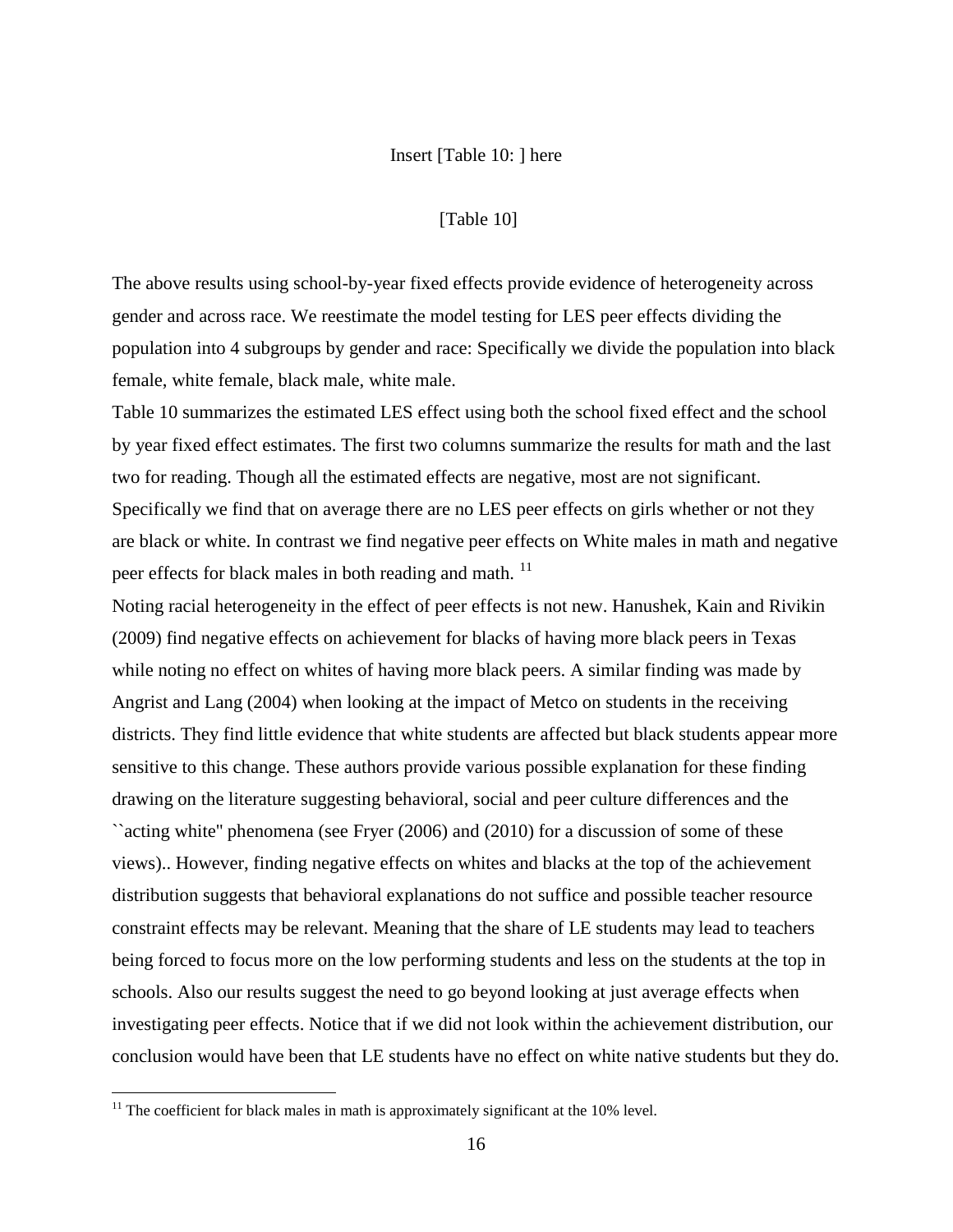#### **6.3 Heterogeneity within the Achievement Distribution**

The importance of looking for potential differences in impact within the achievement distribution was highlighted by Diette and Uwaifo Oyelere (2012). To test for such differences we divide both male and female students into 3 groups based on performance in math and reading: the top third%, the middle third and the bottom third of the achievement distribution. We then estimate our value added model with school-by-year fixed effect for each group. Table 11 and 12 provides the estimate of the impact of LES shares on the various groups. In Table 11 we summarize the results for black students and in Table 12 we summarize the results for white students. In columns (1) and (4) the estimate on the impact of LE student on the top 33.33% of the distribution are summarized.in columns (2) and (5) the middle 33.33% and in columns (3) and (6) the bottom third.

#### Insert [Table 11: ] here

The results reveal the importance of looking within the achievement distribution. Although must of the estimated effects are negative in Table 11, a few of the estimated effects are positive in Table 12 but not significant. Overall we see some similarities to Diette and Uwaifo Oyelere (2013) but our analysis breaking down the population by race and gender does not suggest that all negative peer effects can be found on top. We however find evidence that LES shares has no effect on children in the bottom third of the achievement distribution regardless of gender and race. We also find that achievement of white girls are not affected by increases in LES shares whereas increases in LES shares affect black girls in the middle of the achievement distribution negatively but has no effect on black girls at the top or bottom third in both reading and math . We also find effects for both black males and white males. Specifically we find effects for black males in reading in the middle and top third of the distribution and for white males we find negative effects at the top of the achievement distribution in math and at the top and middle third in reading. These effects are of higher magnitude than the impacts estimated when we do not break down the population by achievement levels.

Insert [Table 12: ] here

17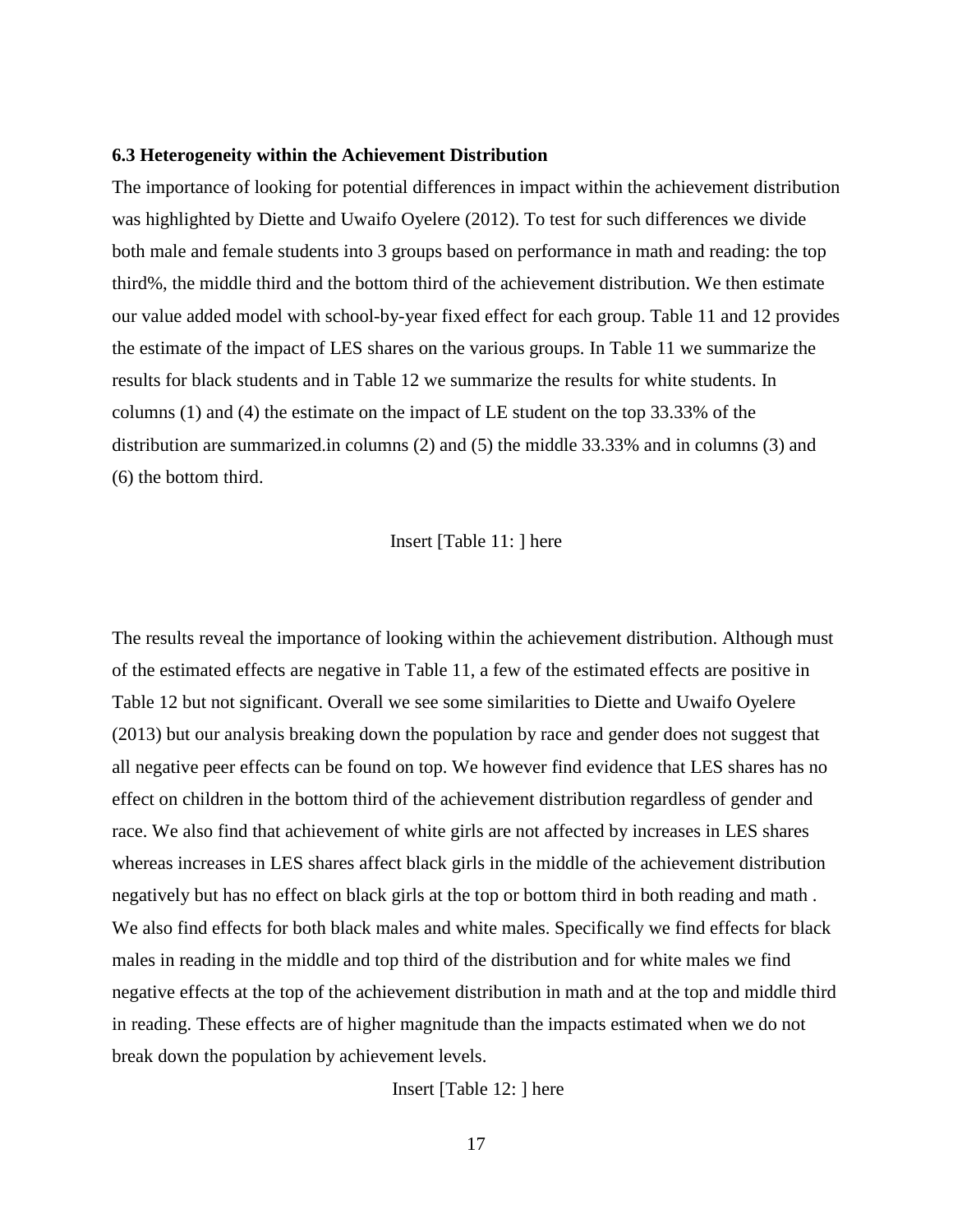#### [Table 12:]

The above results suggest heterogeneity across gender and race in the impact of LE shares on native students' achievement. Although the magnitude of the coefficients when we focus on black males, black females and white males seems large, keep in mind these are the effects with a unit change in the share of LES students which is a huge change. Typically based on our results above, an increase in LES shares say by 1 percentage point will lead to a decline in performance of black males in reading by 0.00257 of a standard deviation which is not a decline that policy makers in education should be really concerned with.

### 8. Inferences, Summary and Conclusions

In this paper we focus on two basic questions: First, do significant increases in LE students into a school affect the academic performance of native boys and girls differently? Second, do increases in limited English create similar effects on academic achievement of blacks and whites? These questions are important given the possible differential effects increases in LES shares could have within the population.

Given the potential endogeneity of our variable of interest to infer casual effects, we include school - by- year fixed effects. Our findings show that LE student shares have no effect on white girls performance in math and reading but has a significant negative effect on test performance on white native males in the top third of the achievement distribution in math and both the top third and middle thirds in reading. We also find negative effects on black females in the middle third of the achievement distribution in both reading and math and for black males negative LES peer effects are noted in the top and middle thirds for reading.

Why are these results important? First, these results provide some evidence that increased exposure to LE students do create peer effects and these effects are not homogenous within the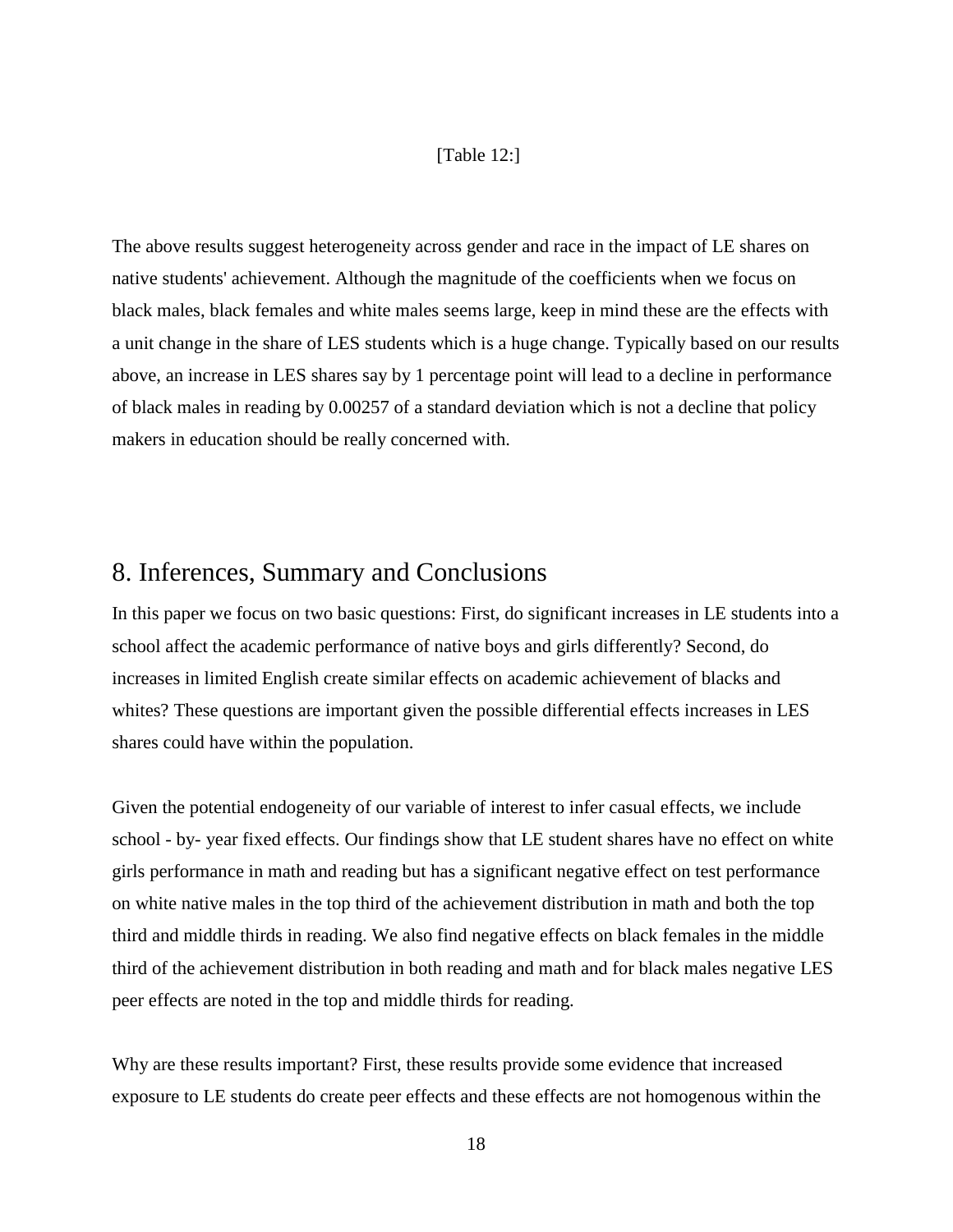population. Our results suggest boys regardless of race are affected negatively by LE student shares though effect is not substantial. In contrast we find heterogeneity in effect among girls with negative effects among black girls and none among white girls. Our finding is in contrast to Angrist and Lang, (2004) who find negative peer effects on girls but not boys from the METCO program in Massachusetts. This differences in who is impacted by increased exposure to disadvantaged peers underscores the need not to generalize findings for North Carolina to other states. Further, the presence of heterogeneous effects in our study provides evidence in support of looking for peer effects across race, gender and achievement level. Our results are also important as they highlight the importance of controlling for across school unobservables and possible within school unobservables over time. Estimates not accounting for these unobservables and potential selectivity bias, as reflected in our results can be significantly biased even with the inclusion of a decent number of controls.

It is important to mention again that our results could potentially have some limitations. Our school -by-year fixed effect specification is assuming that there is no selection across grades within a school at a given point in time. Such an assumption though consistent with what we know about North Carolina and the public school stem in the U.S in general, may not always be valid. We hope to focus future work on estimating the effect of LE students' shares increases on teacher retention.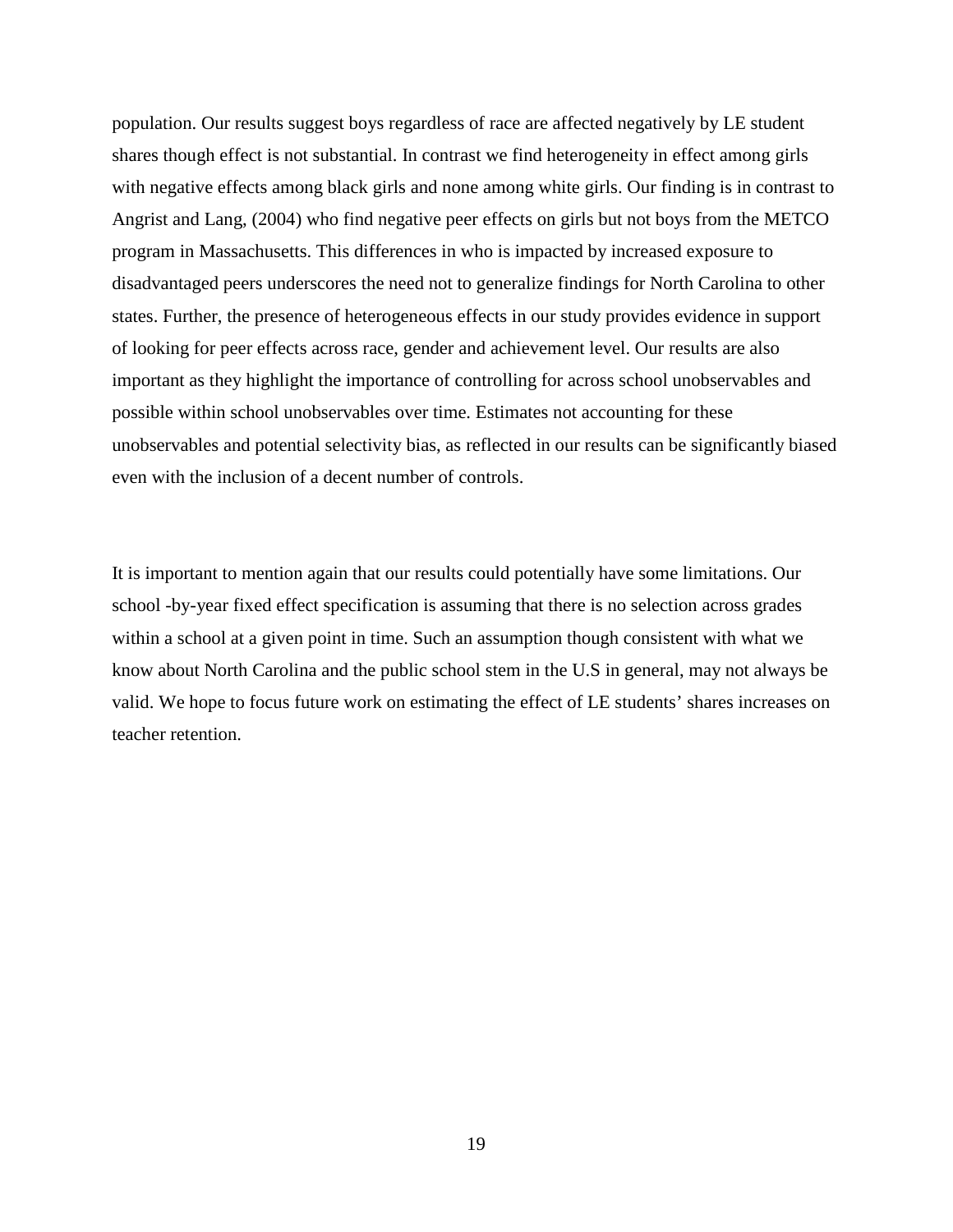### **References**

Ammermueller, Andreas, and Jörn-Steffen Pischke. 2006. Peer effects in European primary schools: Evidence from PIRLS. No. w12180. National bureau of economic research,.

Angrist, Joshua D., and Kevin Lang. 2004. Does school integration generate peer effects? Evidence from Boston's Metco Program. *The American Economic Review* 94.5 : 1613-1634.

Armor, David, and Stephanie Duck. 2007. Unraveling Black Peer Effects on Black Test Scores. unpublished manuscript.

Betts, Julian R., 1998, Educational Crowding Out: Do Immigrants Affect the Educational Attainment of American Minorities?, in Daniel S. Hamermesh and Frank D. Bean (Eds.), Help or Hindrance? The Economic Implications of Immigration for African-Americans, New York: Russell Sage Foundation.

Betts, Julian.R. and Fairlie, Robert.W. 2003. Does immigration induce native flight from public schools into private schools, Journal of Public Economics, vol. 87(5-6) (May), pp. 987–1012.

Bifulco, Robert, Jason M. Fletcher, and Stephen L. Ross. 2011. The Effect of Classmate Characteristics on Post-Secondary Outcomes: Evidence from the AddHealth. *American Economic Journal: Economic Policy* 3: 25-53.

Borjas, George J. 2007. Do foreign students crowd out native students from graduate programs?, in (P.E. Stephan and R.G. Ehrenberg, eds.), Science and the University, pp. 134–49, Madison, WI: University of Wisconsin Press.

Clotfelter, Charles T. & Ladd, Helen F. & Vigdor, Jacob L., 2007. Teacher credentials and student achievement: Longitudinal analysis with student fixed effects, *Economics of Education Review*, Elsevier, vol. 26(6), pages 673-682, December .

Cho, Rosa Minhyo. 2012. Are there peer effects associated with having English Language Learner (ELL) classmates? Evidence from the Early Childhood Longitudinal Study Kindergarten Cohort (ECLS-K). *Economics Of Education Review*, *31*(5), 629-643.

Conger, Dylan. 2012. Immigrant peers and academic performance in high school. George Washington University Working Paper, 2012.

Cortes, Kalena. 2006. The Effects of Age at Arrival and Enclave Schools on the Academic Performance of Immigrant Children." *Economics of Education Review* 25(2): 121-132.

Diette Tim and Ruth Uwaifo Oyelere. 2012. Do Significant Immigrant Inflows Create Negative Education Impacts? Lessons from the North Carolina Public School System. IZA working paper No 6561.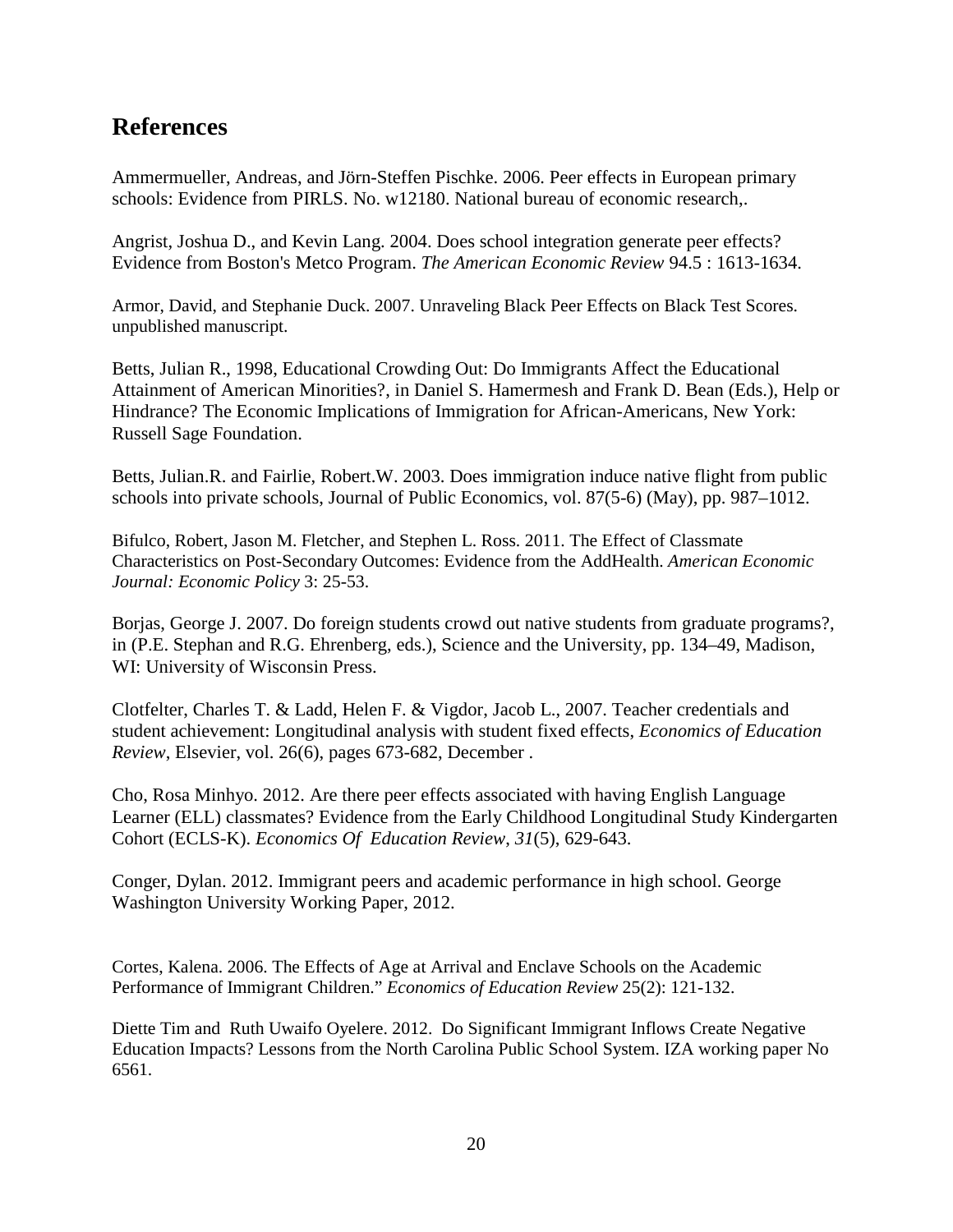Ehrenberg, Ronald G., and Dominic J. Brewer.., 1994. Do school and teacher characteristics matter? Evidence from high school and beyond. *Economics of Education Review* 13, 1–17.

Fryer Roland G 2010. An Empirical Analysis of 'Acting White', *Journal of Public Economics*. Volume 94, Issues 5–6, June 2010, Pages 380-396

Fryer Roland G. 2006. Acting White' the social price for the best and brightest minorities, Education Next, Vol 6. No 1 pp52-59.

Gould, Eric D., Victor Lavy, and M. Daniele Paserman. 2009. [Does Immigration Affect the](http://ideas.repec.org/a/ecj/econjl/v119y2009i540p1243-1269.html)  [Long-Term Educational Outcomes of Natives? Quasi-Experimental Evidence.](http://ideas.repec.org/a/ecj/econjl/v119y2009i540p1243-1269.html) *[Economic](http://ideas.repec.org/s/ecj/econjl.html)  [Journal](http://ideas.repec.org/s/ecj/econjl.html)*, Royal Economic Society, vol. 119(540), pages 1243-1269.

Hanushek, Eric A., John F. Kain, Jacob M. Markman, S.G. 2003. Does peer ability affect student achievement?, *Journal of Applied Econometrics*, vol. 18(5), (September/October), pp. 527–44.

Hanushek & Rivkin 2009. [Harming the Best: How Schools Affect the Black-White Achievement](http://ideas.repec.org/p/nbr/nberwo/14211.html)  [Gap,](http://ideas.repec.org/p/nbr/nberwo/14211.html)" *Journal of Policy Analysis and Management*, Vol. 28, No. 3, 366–393.

Hanushek, Eric A., John F. Kain and Steven G. Rivkin. 2009. New evidence about Brown v. Board of Education: The complex effects of school racial composition on achievement. Journal of Labor Economics 27, 3.

Hoxby, Caroline M. 1998. Do immigrants crowd disadvantaged American natives out of higher education?, in (D.S. Hamermesh and F.D. Bean, eds.), Help or Hindrance? The Economic Implications of Immigration for African Americans, New York: Russell Sage Foundation,.

Hoxby, Caroline M. 2000. Peer effects in the classroom: learning from gender and race variation, NBER Working Paper No. 7867.

Lavy, Victor and Analia Schlosser. 2011. Mechanisms and Impacts of Gender Peer Effects at School, *American Economic Journal: Applied Economics*. American Economic Association, vol. 3(2), pages 1-33, April.

Legewie Joscha and Thomas A. DiPrete. 2012. School Context and the Gender Gap in Educational Achievement. *American Sociological Review June 2012 77*: *463*-*485*, first published on April 4, 2012.

Rivkin. Steven G. 2000. School Desegregation, Academic achievement, and Earnings*. Journal of Human Resources* (2): 333-346.

Rumberger, R. W. & Palardy, G. J. 2005. Does segregation still matter? The impact of social composition on academic achievement in high school. *Teachers College Record*, 107, 1999- 2045.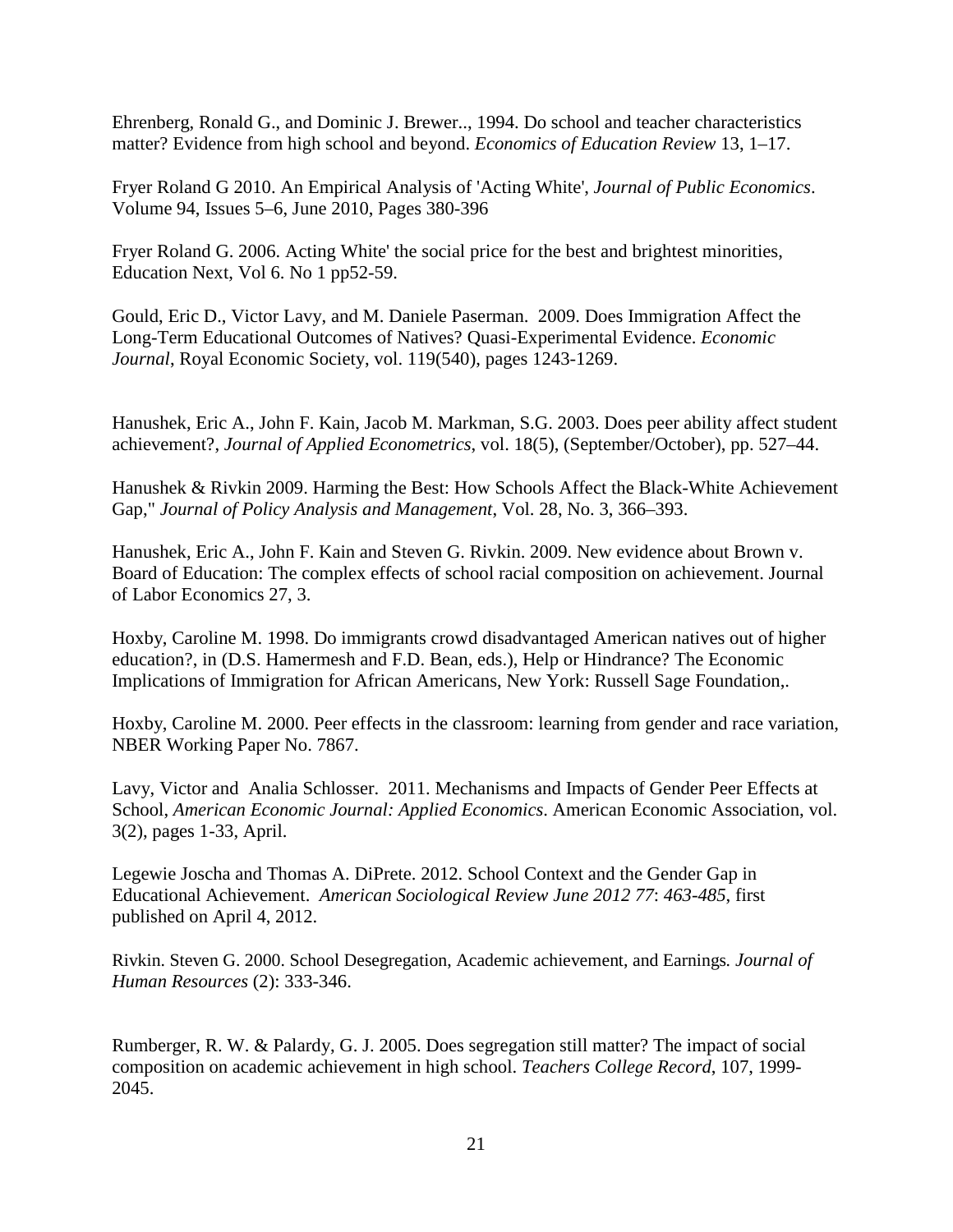Santillano, Robert. 2009. Essays on Immigrant Students in Public Schools—Evidence from North Carolina. Ph.D., University of California, Berkeley, 146 pp.

Taylor, Erika.D., & Wong, Carol.A. 1996. [Gender differences in the impact of peer influences](http://www.rcgd.isr.umich.edu/garp/articles/taylor96a.pdf)  [and peer orientation on African-American adolescents' school value and academic achievement.](http://www.rcgd.isr.umich.edu/garp/articles/taylor96a.pdf) Poster session at the sixth biennial meeting of the Society for Research on Adolescence, Boston, MA.

Todd, Petra and Kenneth I. Wolpin. 2003. On the Specification and Estimation of the Production Function for Cognitive Achievement. *The Economic Journal*, Vol. 113, No. 485, F3-33.

Warrington M, M, Younger and J Williams 2013. Student Attitudes, Image and the Gender Gap, [British Educational Research Journal](http://onlinelibrary.wiley.com/journal/10.1002/%28ISSN%291469-3518) [Volume 26, Issue 3.](http://onlinelibrary.wiley.com/doi/10.1002/berj.2000.26.issue-3/issuetoc)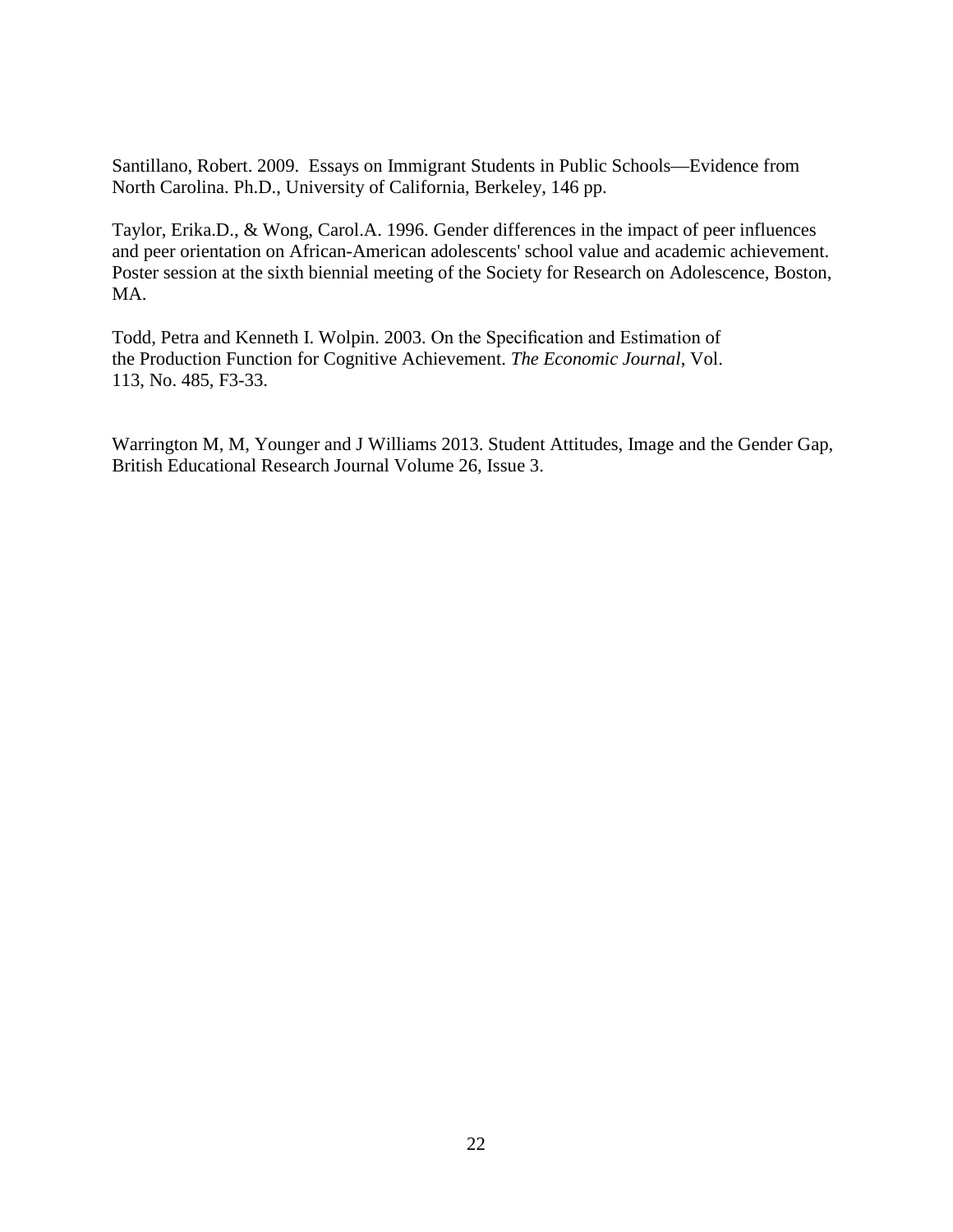# **Tables**

| Avg share of limited<br>Number<br>Avg z-score reading<br>Avg z-score math<br>English<br>Mean<br>Std. Dev.<br>Std. Dev.<br>Mean<br>Std. Dev.<br>Mean<br>Panel A<br>(0.0395)<br>3,094,280<br>0.0274<br>0.0621<br>(0.9872)<br>(0.9739)<br>0.0637<br>All<br>Panel B<br>(0.0394)<br>Girls<br>0.0273<br>0.0734<br>(0.9553)<br>(0.9318)<br>1,543,554<br>0.1445<br>(0.0395)<br>1,550,726<br>0.0274<br>0.0508<br>(1.0178)<br>$-0.0169$<br>(1.0077)<br><b>Boys</b><br>939,173<br>0.0315<br>(0.0451)<br>(0.9044)<br><b>Black</b><br>$-0.4867$<br>(0.8428)<br>$-0.4510$<br>White<br>(0.0354)<br>0.3144<br>(0.9452)<br>0.3034<br>(0.9135)<br>1.983.408<br>0.0248<br>Panel C<br>0.0314<br>(0.0450)<br>$-0.4326$<br>(0.8274)<br>$-0.3378$<br>(0.8654)<br><b>Black Girls</b><br>478,613<br>(0.0352)<br>978,221<br>0.0247<br>0.3138<br>(0.9172)<br>0.3771<br>(0.8748)<br>White Girls<br>(0.0453)<br>0.0316<br>$-0.5429$<br>(0.8548)<br>(0.9287)<br><b>Black Boys</b><br>460,560<br>$-0.5694$<br>White Boys<br>1,005,187<br>0.0248<br>(0.0355)<br>0.3149<br>0.2315<br>(0.9443)<br>(0.9717) | Table 1: Exposure to Ellinted English staathts and Average Test stores |  |  |  |  |  |  |  |
|--------------------------------------------------------------------------------------------------------------------------------------------------------------------------------------------------------------------------------------------------------------------------------------------------------------------------------------------------------------------------------------------------------------------------------------------------------------------------------------------------------------------------------------------------------------------------------------------------------------------------------------------------------------------------------------------------------------------------------------------------------------------------------------------------------------------------------------------------------------------------------------------------------------------------------------------------------------------------------------------------------------------------------------------------------------------------|------------------------------------------------------------------------|--|--|--|--|--|--|--|
|                                                                                                                                                                                                                                                                                                                                                                                                                                                                                                                                                                                                                                                                                                                                                                                                                                                                                                                                                                                                                                                                          |                                                                        |  |  |  |  |  |  |  |
|                                                                                                                                                                                                                                                                                                                                                                                                                                                                                                                                                                                                                                                                                                                                                                                                                                                                                                                                                                                                                                                                          |                                                                        |  |  |  |  |  |  |  |
|                                                                                                                                                                                                                                                                                                                                                                                                                                                                                                                                                                                                                                                                                                                                                                                                                                                                                                                                                                                                                                                                          |                                                                        |  |  |  |  |  |  |  |
|                                                                                                                                                                                                                                                                                                                                                                                                                                                                                                                                                                                                                                                                                                                                                                                                                                                                                                                                                                                                                                                                          |                                                                        |  |  |  |  |  |  |  |
|                                                                                                                                                                                                                                                                                                                                                                                                                                                                                                                                                                                                                                                                                                                                                                                                                                                                                                                                                                                                                                                                          |                                                                        |  |  |  |  |  |  |  |
|                                                                                                                                                                                                                                                                                                                                                                                                                                                                                                                                                                                                                                                                                                                                                                                                                                                                                                                                                                                                                                                                          |                                                                        |  |  |  |  |  |  |  |
|                                                                                                                                                                                                                                                                                                                                                                                                                                                                                                                                                                                                                                                                                                                                                                                                                                                                                                                                                                                                                                                                          |                                                                        |  |  |  |  |  |  |  |
|                                                                                                                                                                                                                                                                                                                                                                                                                                                                                                                                                                                                                                                                                                                                                                                                                                                                                                                                                                                                                                                                          |                                                                        |  |  |  |  |  |  |  |
|                                                                                                                                                                                                                                                                                                                                                                                                                                                                                                                                                                                                                                                                                                                                                                                                                                                                                                                                                                                                                                                                          |                                                                        |  |  |  |  |  |  |  |
|                                                                                                                                                                                                                                                                                                                                                                                                                                                                                                                                                                                                                                                                                                                                                                                                                                                                                                                                                                                                                                                                          |                                                                        |  |  |  |  |  |  |  |
|                                                                                                                                                                                                                                                                                                                                                                                                                                                                                                                                                                                                                                                                                                                                                                                                                                                                                                                                                                                                                                                                          |                                                                        |  |  |  |  |  |  |  |
|                                                                                                                                                                                                                                                                                                                                                                                                                                                                                                                                                                                                                                                                                                                                                                                                                                                                                                                                                                                                                                                                          |                                                                        |  |  |  |  |  |  |  |
|                                                                                                                                                                                                                                                                                                                                                                                                                                                                                                                                                                                                                                                                                                                                                                                                                                                                                                                                                                                                                                                                          |                                                                        |  |  |  |  |  |  |  |
|                                                                                                                                                                                                                                                                                                                                                                                                                                                                                                                                                                                                                                                                                                                                                                                                                                                                                                                                                                                                                                                                          |                                                                        |  |  |  |  |  |  |  |
|                                                                                                                                                                                                                                                                                                                                                                                                                                                                                                                                                                                                                                                                                                                                                                                                                                                                                                                                                                                                                                                                          |                                                                        |  |  |  |  |  |  |  |
|                                                                                                                                                                                                                                                                                                                                                                                                                                                                                                                                                                                                                                                                                                                                                                                                                                                                                                                                                                                                                                                                          |                                                                        |  |  |  |  |  |  |  |
|                                                                                                                                                                                                                                                                                                                                                                                                                                                                                                                                                                                                                                                                                                                                                                                                                                                                                                                                                                                                                                                                          |                                                                        |  |  |  |  |  |  |  |

#### **Table 1: Exposure to Limited English Students and Average Test Scores**

|                    | Table 2: Distribution of Demographic Groups by Achievement |                      |              |       |  |  |  |  |  |
|--------------------|------------------------------------------------------------|----------------------|--------------|-------|--|--|--|--|--|
|                    |                                                            | Panel A              |              |       |  |  |  |  |  |
|                    |                                                            | By Mathematics Score |              |       |  |  |  |  |  |
|                    | Top third                                                  | Middle third         | Bottom third | Total |  |  |  |  |  |
| <b>Black Girls</b> | 15.8%                                                      | 30.9%                | 53.3%        | 100%  |  |  |  |  |  |
| White Girls        | 46.2%                                                      | 31.4%                | 22.4%        | 100%  |  |  |  |  |  |
| <b>Black Boys</b>  | 13.8%                                                      | 27.7%                | 58.5%        | 100%  |  |  |  |  |  |
| White Boys         | 47.0%                                                      | 29.3%                | 23.7%        | 100%  |  |  |  |  |  |
|                    |                                                            | Panel B              |              |       |  |  |  |  |  |
|                    |                                                            | By Reading Score     |              |       |  |  |  |  |  |
|                    | Top third                                                  | Middle third         | Bottom third | Total |  |  |  |  |  |
| <b>Black Girls</b> | 19.6%                                                      | 35.9%                | 44.6%        | 100%  |  |  |  |  |  |
| White Girls        | 51.4%                                                      | 31.5%                | 17.1%        | 100%  |  |  |  |  |  |
| <b>Black Boys</b>  | 15.1%                                                      | 30.8%                | 54.1%        | 100%  |  |  |  |  |  |
| White Boys         | 46.4%                                                      | 31.4%                | 22.1%        | 100%  |  |  |  |  |  |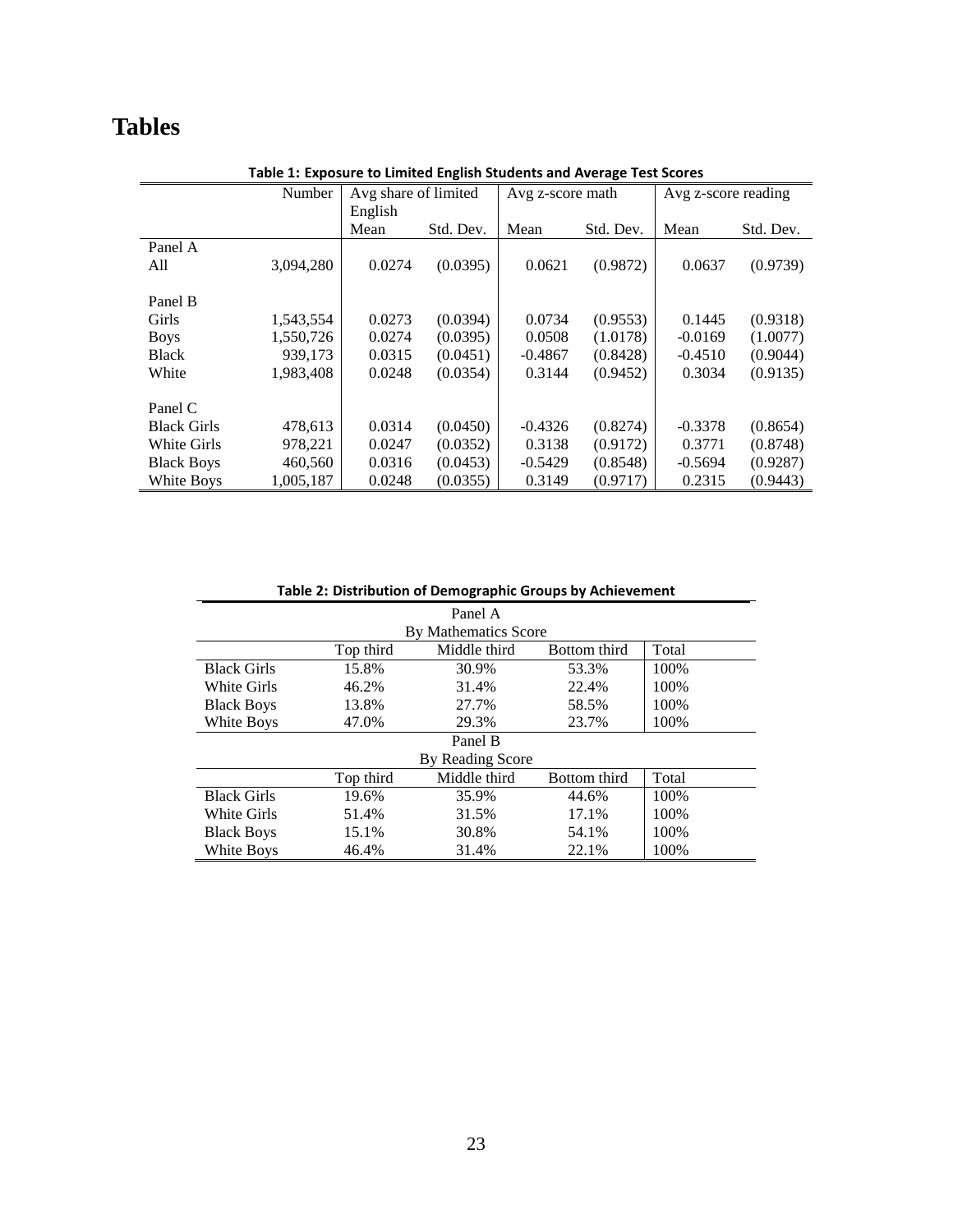|                    |           | Panel A              |              |        |
|--------------------|-----------|----------------------|--------------|--------|
|                    |           | By Mathematics Score |              |        |
|                    | Top third | Middle third         | Bottom third | Total  |
| <b>Black Girls</b> | 0.0302    | 0.0307               | 0.0322       | 0.0314 |
| White Girls        | 0.0245    | 0.0245               | 0.0256       | 0.0247 |
| <b>Black Boys</b>  | 0.0305    | 0.0311               | 0.0321       | 0.0316 |
| White Boys         | 0.0245    | 0.0247               | 0.0257       | 0.0248 |
|                    |           | Panel B              |              |        |
|                    |           | By Reading Score     |              |        |
|                    | Top third | Middle third         | Bottom third | Total  |
| <b>Black Girls</b> | 0.0301    | 0.031                | 0.0323       | 0.0314 |
| White Girls        | 0.0244    | 0.0246               | 0.0259       | 0.0247 |
| <b>Black Boys</b>  | 0.0302    | 0.031                | 0.0324       | 0.0316 |
| White Boys         | 0.0244    | 0.0247               | 0.0258       | 0.0248 |

#### **Table 3: Average Share Limited English Students by Demographic Groups and Achievement**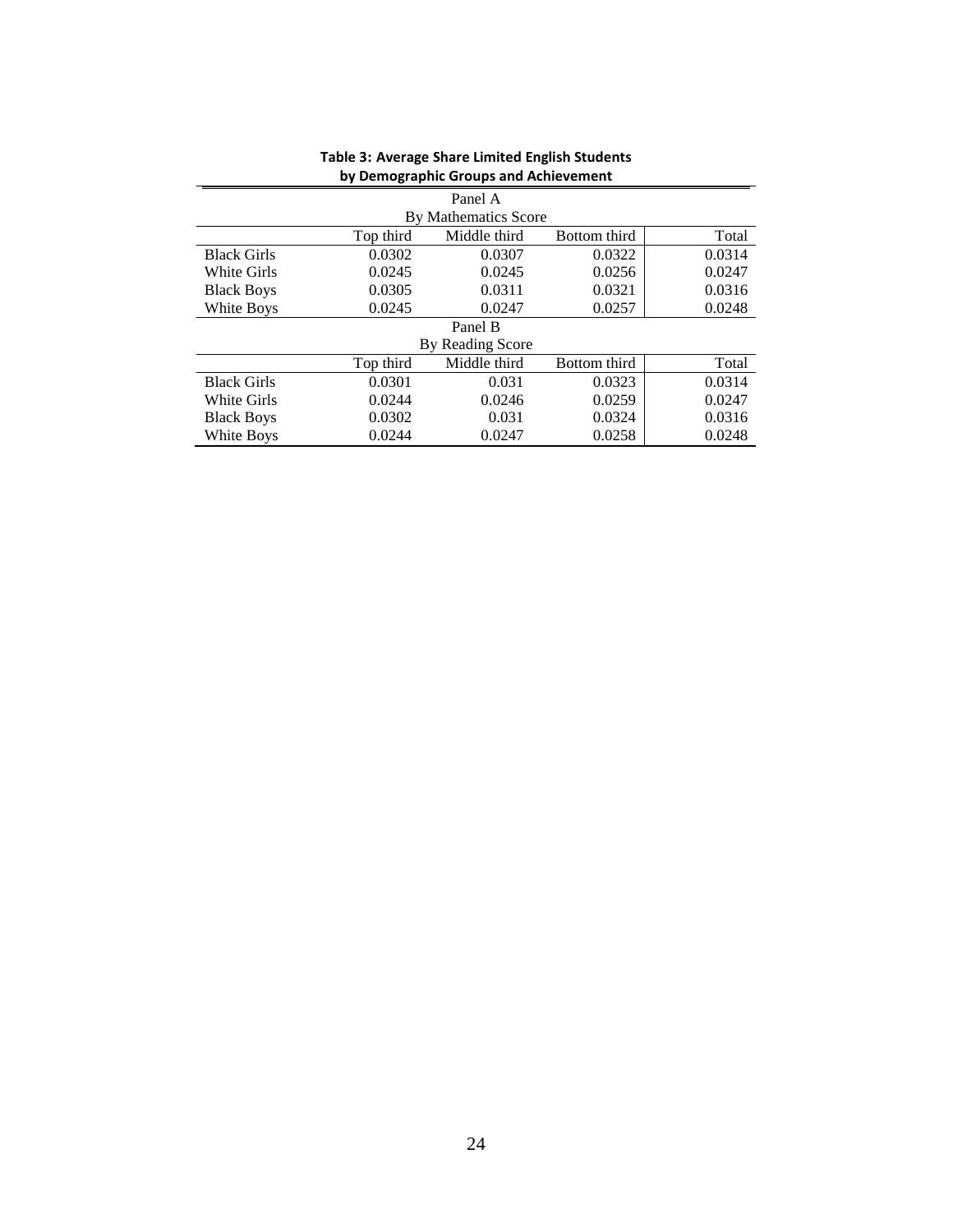|                                   |                |                   | Math           |               |                |                | Reading        |               |
|-----------------------------------|----------------|-------------------|----------------|---------------|----------------|----------------|----------------|---------------|
|                                   |                |                   |                |               |                | Plus           | Plus           |               |
| <b>VARIABLES</b>                  | Base           | <b>Plus Peers</b> | Plus School    | Plus Teacher  | Base           | Peers          | School         | Plus Teacher  |
|                                   | (1)            | (2)               | (3)            | (4)           | (5)            | (6)            | (7)            | (8)           |
| Previous Year Reading Z-Score     | $0.802***$     | $0.801***$        | $0.801***$     | $0.801***$    | $0.752***$     | $0.752***$     | $0.751***$     | $0.751***$    |
|                                   | (0.001)        | (0.001)           | (0.001)        | (0.001)       | (0.001)        | (0.001)        | (0.001)        | (0.001)       |
|                                   |                |                   |                |               |                |                |                |               |
| Share of Limited English          | $-0.015$       | $-0.036***$       | $-0.028**$     | $-0.036***$   | $0.044***$     | $-0.033**$     | $-0.029**$     | $-0.033**$    |
|                                   | (0.010)        | (0.012)           | (0.012)        | (0.012)       | (0.011)        | (0.013)        | (0.013)        | (0.013)       |
| Pupil Teacher ratio               |                |                   | $-0.0004$ ***  | $-0.0003$ *** |                |                | $-0.0007$ ***  | $-0.0005$ *** |
|                                   |                |                   | (0.000)        | (0.000)       |                |                | (0.000)        | (0.000)       |
| <b>Magnet School</b>              |                |                   | $-0.007***$    | $-0.005***$   |                |                | $0.004**$      | $0.005***$    |
|                                   |                |                   | (0.002)        | (0.002)       |                |                | (0.002)        | (0.002)       |
| <b>Charter School</b>             |                |                   | $-0.074***$    | $-0.037***$   |                |                | $-0.032***$    | $-0.008$      |
|                                   |                |                   | (0.008)        | (0.008)       |                |                | (0.009)        | (0.009)       |
| Average no female teachers        |                |                   |                | $0.235***$    |                |                |                | $0.149***$    |
|                                   |                |                   |                | (0.007)       |                |                |                | (0.007)       |
| Average no first year teachers    |                |                   |                | $-0.141***$   |                |                |                | $-0.167***$   |
|                                   |                |                   |                | (0.012)       |                |                |                | (0.013)       |
| Average no teacher with masters   |                |                   |                | $0.033***$    |                |                |                | $0.017***$    |
|                                   |                |                   |                | (0.005)       |                |                |                | (0.006)       |
| Teacher test mean                 |                |                   |                | 0.001         |                |                |                | $0.0148***$   |
|                                   |                |                   |                | (0.003)       |                |                |                | (0.003)       |
| ADDITIONAL CONTROLS               |                |                   |                |               |                |                |                |               |
| Share of students by race dummies | N <sub>o</sub> | Yes               | Yes            | Yes           | N <sub>o</sub> | Yes            | Yes            | Yes           |
| Share of free lunch students      | N <sub>o</sub> | Yes               | Yes            | Yes           | N <sub>o</sub> | Yes            | Yes            | Yes           |
| Share of pupils on reduced lunch  | N <sub>o</sub> | Yes               | Yes            | Yes           | N <sub>o</sub> | Yes            | Yes            | Yes           |
| <b>School location Dummies</b>    | N <sub>o</sub> | No                | Yes            | Yes           | N <sub>o</sub> | N <sub>o</sub> | Yes            | Yes           |
| % of school free/reduced lunch    | N <sub>o</sub> | N <sub>o</sub>    | Yes            | Yes           | N <sub>o</sub> | N <sub>o</sub> | Yes            | Yes           |
| Average Teacher race dummies      | N <sub>o</sub> | N <sub>o</sub>    | N <sub>o</sub> | Yes           | No             | N <sub>o</sub> | N <sub>0</sub> | Yes           |
| <b>Observations</b>               | 1543554        | 1543554           | 1543554        | 1543554       | 1539292        | 1539292        | 1539292        | 1539292       |
| R-squared                         | 0.741          | 0.742             | 0.742          | 0.742         | 0.684          | 0.684          | 0.684          | 0.685         |

**Table 4: Preliminary Regressions for Girls Math and Reading**

Notes: Robust standard errors in parentheses; \*\*\* p<0.01, \*\* p<0.05, \* p<0.10; all specifications include: grade fixed effects, year fixed effects, race dummies, parent education dummies, and lunch program dummies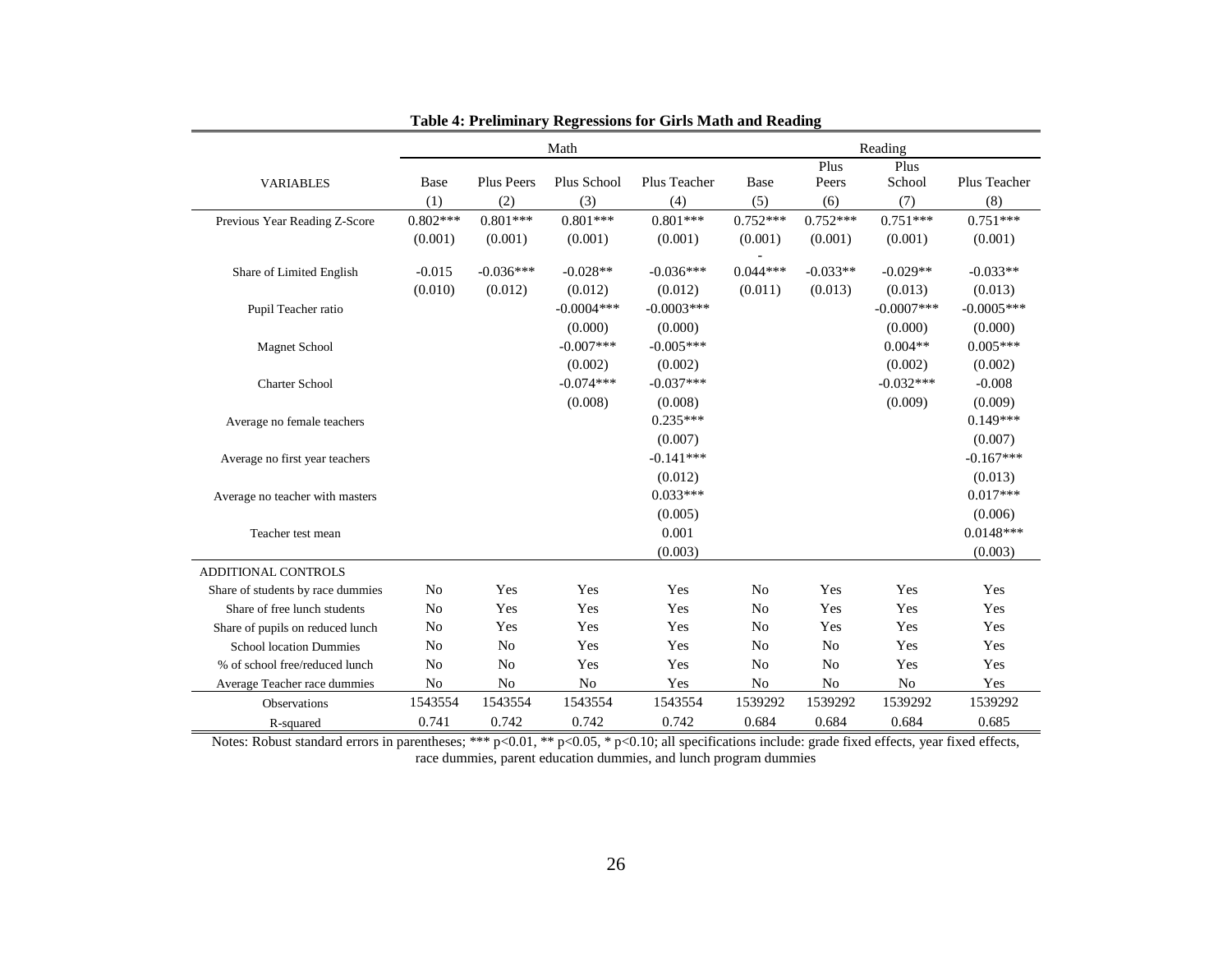|                                   |                |                | Math          |              |                |                | Reading       |              |
|-----------------------------------|----------------|----------------|---------------|--------------|----------------|----------------|---------------|--------------|
|                                   |                |                |               |              |                | Plus           | Plus          | Plus         |
| <b>VARIABLES</b>                  | Base           | Plus Peers     | Plus School   | Plus Teacher | Base           | Peers          | School        | Teacher      |
|                                   | (1)            | (2)            | (3)           | (4)          | (5)            | (6)            | (7)           | (8)          |
| Previous Year Reading Z-Score     | $0.800***$     | $0.799***$     | $0.799***$    | $0.798***$   | $0.753***$     | $0.753***$     | $0.753***$    | $0.752***$   |
|                                   | (0.001)        | (0.001)        | (0.001)       | (0.001)      | (0.001)        | (0.001)        | (0.001)       | (0.001)      |
|                                   |                |                |               |              |                |                |               |              |
| Share of Limited English          | $-0.013$       | $-0.011$       | $-0.004$      | $-0.019$     | $0.043***$     | $-0.019$       | $-0.011$      | $-0.019$     |
|                                   | (0.011)        | (0.012)        | (0.013)       | (0.013)      | (0.012)        | (0.014)        | (0.014)       | (0.014)      |
| Pupil Teacher ratio               |                |                | $-0.0003$ *** | $-0.0003***$ |                |                | $-0.0006$ *** | $-0.0005***$ |
|                                   |                |                | (0.000)       | (0.000)      |                |                | (0.000)       | (0.000)      |
| <b>Magnet School</b>              |                |                | 0.000         | $0.003*$     |                |                | $0.003*$      | $0.005***$   |
|                                   |                |                | (0.002)       | (0.002)      |                |                | (0.002)       | (0.002)      |
| <b>Charter School</b>             |                |                | $-0.047***$   | $-0.007$     |                |                | $-0.032***$   | $-0.004$     |
|                                   |                |                | (0.008)       | (0.008)      |                |                | (0.009)       | (0.009)      |
| Average no female teachers        |                |                |               | $0.261***$   |                |                |               | $0.205***$   |
|                                   |                |                |               | (0.007)      |                |                |               | (0.008)      |
| Average no first year teachers    |                |                |               | $-0.171***$  |                |                |               | $-0.221***$  |
|                                   |                |                |               | (0.013)      |                |                |               | (0.014)      |
| Average no teacher with masters   |                |                |               | $0.036***$   |                |                |               | 0.001        |
|                                   |                |                |               | (0.006)      |                |                |               | (0.006)      |
| Teacher test mean                 |                |                |               | 0.001        |                |                |               | $0.009***$   |
|                                   |                |                |               | (0.003)      |                |                |               | (0.003)      |
| ADDITIONAL CONTROLS               |                |                |               |              |                |                |               |              |
|                                   |                |                |               |              |                |                |               |              |
| Share of students by race dummies | No             | Yes            | Yes           | Yes          | N <sub>o</sub> | Yes            | Yes           | Yes          |
| Share of free lunch students      | N <sub>o</sub> | Yes            | Yes           | Yes          | N <sub>0</sub> | Yes            | Yes           | Yes          |
| Share of pupils on reduced lunch  | N <sub>0</sub> | Yes            | Yes           | Yes          | N <sub>0</sub> | Yes            | Yes           | Yes          |
| <b>School location Dummies</b>    | N <sub>0</sub> | N <sub>o</sub> | Yes           | Yes          | N <sub>0</sub> | N <sub>o</sub> | Yes           | Yes          |
| % of school free/reduced lunch    | No             | N <sub>o</sub> | Yes           | Yes          | N <sub>o</sub> | N <sub>o</sub> | Yes           | Yes          |
| Average Teacher race dummies      | No             | No             | No            | Yes          | N <sub>o</sub> | $\rm No$       | No            | Yes          |
| Observations                      | 1550726        | 1550726        | 1550726       | 1550726      | 1538226        | 1538226        | 1538226       | 1538226      |
| R-squared                         | 0.743          | 0.744          | 0.744         | 0.744        | 0.683          | 0.683          | 0.683         | 0.684        |

Notes: Robust standard errors in parentheses; \*\*\*  $p<0.01$ , \*\*  $p<0.05$ , \*  $p<0.10$ ; all specifications include:

grade fixed effects, year fixed effects, race dummies, parent education dummies, and lunch program dummies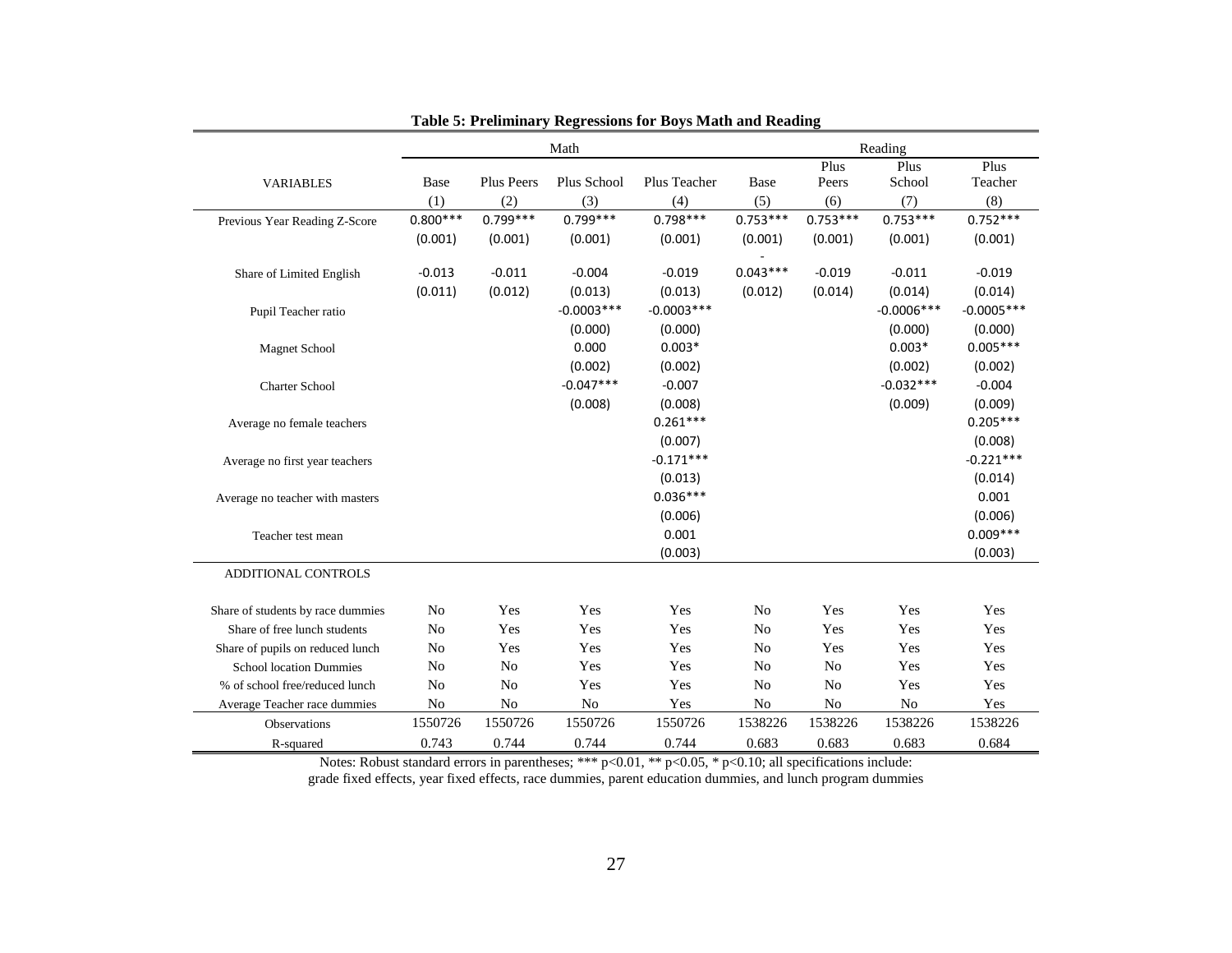|                          | (Estimates for Math) | (Estimates for Reading) |                      |                      |
|--------------------------|----------------------|-------------------------|----------------------|----------------------|
|                          | School               | School by Year          | School               | School by Year       |
|                          | <b>Fixed Effects</b> | <b>Fixed Effects</b>    | <b>Fixed Effects</b> | <b>Fixed Effects</b> |
|                          | (1)                  | (2)                     | (3)                  | (4)                  |
|                          |                      | Panel A : Female        |                      |                      |
| Share of Limited English | $-0.0289**$          | $-0.0248$               | $-0.0488$ ***        | $-0.0412$            |
|                          | (0.014)              | (0.033)                 | (0.015)              | (0.036)              |
| <b>Observations</b>      | 1,543,554            | 1,543,554               | 1,539,292            | 1,539,292            |
| R-squared                | 0.747                | 0.755                   | 0.686                | 0.691                |
|                          |                      | Panel B: Male           |                      |                      |
| Share of Limited English | $-0.0199$            | $-0.0742**$             | $-0.0233$            | $-0.0719*$           |
|                          | (0.014)              | (0.034)                 | (0.016)              | (0.038)              |
| <b>Observations</b>      | 1,550,726            | 1,550,726               | 1,538,226            | 1,538,226            |
| R-squared                | 0.748                | 0.756                   | 0.686                | 0.691                |

**Table 6: Effect of Increases in Immigrant Shares on Achievement by Gender**

Robust standard errors in parentheses \*\*\* p<0.01, \*\* p<0.05, \* p<0.10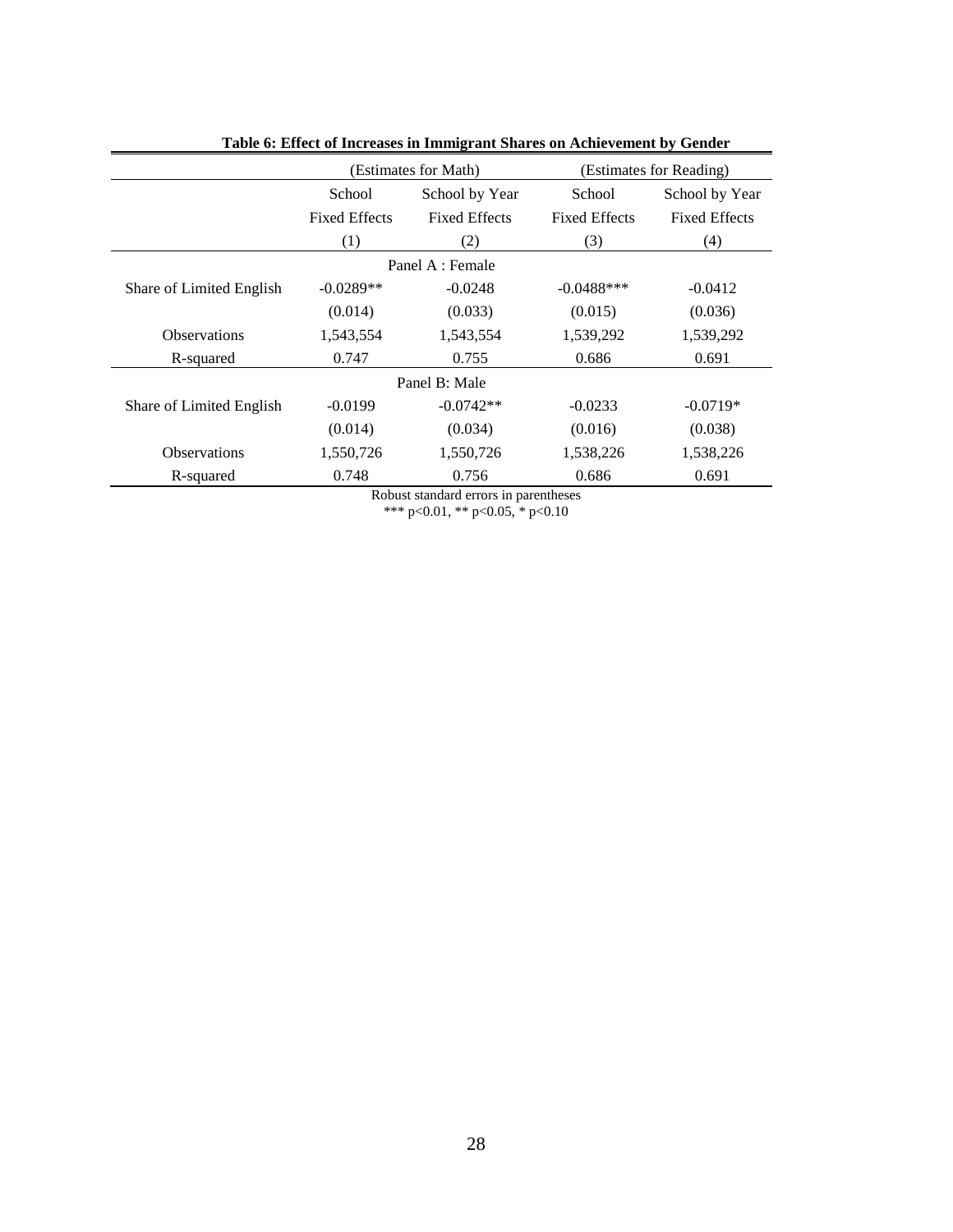|                                   |                |                | Math        |              |                |                | Reading        |             |
|-----------------------------------|----------------|----------------|-------------|--------------|----------------|----------------|----------------|-------------|
|                                   |                | Plus           |             |              |                | Plus           | Plus           | Plus        |
| <b>VARIABLES</b>                  | Base           | Peers          | Plus School | Plus Teacher | <b>Base</b>    | Peers          | School         | Teacher     |
|                                   | (1)            | (2)            | (3)         | (4)          | (5)            | (6)            | (7)            | (8)         |
| Previous Year Reading Z-Score     | $0.764***$     | $0.763***$     | $0.763***$  | $0.762***$   | $0.743***$     | $0.742***$     | $0.742***$     | $0.741***$  |
|                                   | (0.001)        | (0.001)        | (0.001)     | (0.001)      | (0.001)        | (0.001)        | (0.001)        | (0.001)     |
|                                   |                |                |             |              |                |                |                |             |
| Share of Limited English          | $-0.016$       | $0.097***$     | $-0.095***$ | $-0.050***$  | $0.054***$     | $0.072***$     | $-0.061***$    | $-0.023$    |
|                                   | (0.012)        | (0.014)        | (0.014)     | (0.015)      | (0.014)        | (0.016)        | (0.016)        | (0.016)     |
| Female                            | $0.042***$     | $0.042***$     | $0.042***$  | $0.0412***$  | $0.065***$     | $0.065***$     | $0.065***$     | $0.065***$  |
|                                   | (0.001)        | (0.001)        | (0.001)     | (0.001)      | (0.001)        | (0.001)        | (0.001)        | (0.001)     |
| Pupil Teacher ratio               |                |                | $0.0003**$  | $0.0003**$   |                |                | $-0.0001$      | $-0.0001$   |
|                                   |                |                | (0.000)     | (0.000)      |                |                | (0.000)        | (0.000)     |
| <b>Magnet School</b>              |                |                | $-0.003**$  | $0.006***$   |                |                | $-0.0003$      | $0.008***$  |
|                                   |                |                | (0.002)     | (0.002)      |                |                | (0.002)        | (0.002)     |
| <b>Charter School</b>             |                |                | $-0.032***$ | 0.003        |                |                | $-0.012$       | 0.009       |
|                                   |                |                | (0.009)     | (0.009)      |                |                | (0.010)        | (0.011)     |
| Average no female teachers        |                |                |             | $0.330***$   |                |                |                | $0.265***$  |
|                                   |                |                |             | (0.009)      |                |                |                | (0.011)     |
| Average no first year teachers    |                |                |             | $-0.173***$  |                |                |                | $-0.200***$ |
|                                   |                |                |             | (0.015)      |                |                |                | (0.017)     |
| Average no teacher with masters   |                |                |             | $-0.037***$  |                |                |                | $-0.058***$ |
|                                   |                |                |             | (0.008)      |                |                |                | (0.009)     |
| Teacher test mean                 |                |                |             | $-0.020***$  |                |                |                | $-0.013***$ |
|                                   |                |                |             | (0.004)      |                |                |                | (0.004)     |
| ADDITIONAL CONTROLS               |                |                |             |              |                |                |                |             |
| Share of students by race dummies | N <sub>o</sub> | Yes            | Yes         | Yes          | No             | Yes            | Yes            | Yes         |
| Share of free lunch students      | N <sub>o</sub> | Yes            | Yes         | Yes          | N <sub>o</sub> | Yes            | Yes            | Yes         |
| Share of pupils on reduced lunch  | N <sub>o</sub> | Yes            | Yes         | Yes          | No             | Yes            | Yes            | Yes         |
| <b>School location Dummies</b>    | N <sub>o</sub> | N <sub>o</sub> | Yes         | Yes          | N <sub>o</sub> | N <sub>o</sub> | Yes            | Yes         |
| % of school free/reduced lunch    | N <sub>o</sub> | No             | Yes         | Yes          | No             | No             | Yes            | Yes         |
| Average Teacher race dummies      | No             | N <sub>o</sub> | No          | Yes          | No             | No             | N <sub>o</sub> | Yes         |
| Observations                      | 939173         | 939173         | 939173      | 939173       | 931381         | 931381         | 931381         | 931381      |
| R-squared                         | 0.638          | 0.639          | 0.639       | 0.64         | 0.606          | 0.606          | 0.606          | 0.607       |

**Table 7: Effect of Increases in LES shares on Black achievement**

*Note: This table summarizes the estimates of the impact of immigrant shares on test scores from six separate regressions. The controls highlighted in Table 4 are also included in each regression.*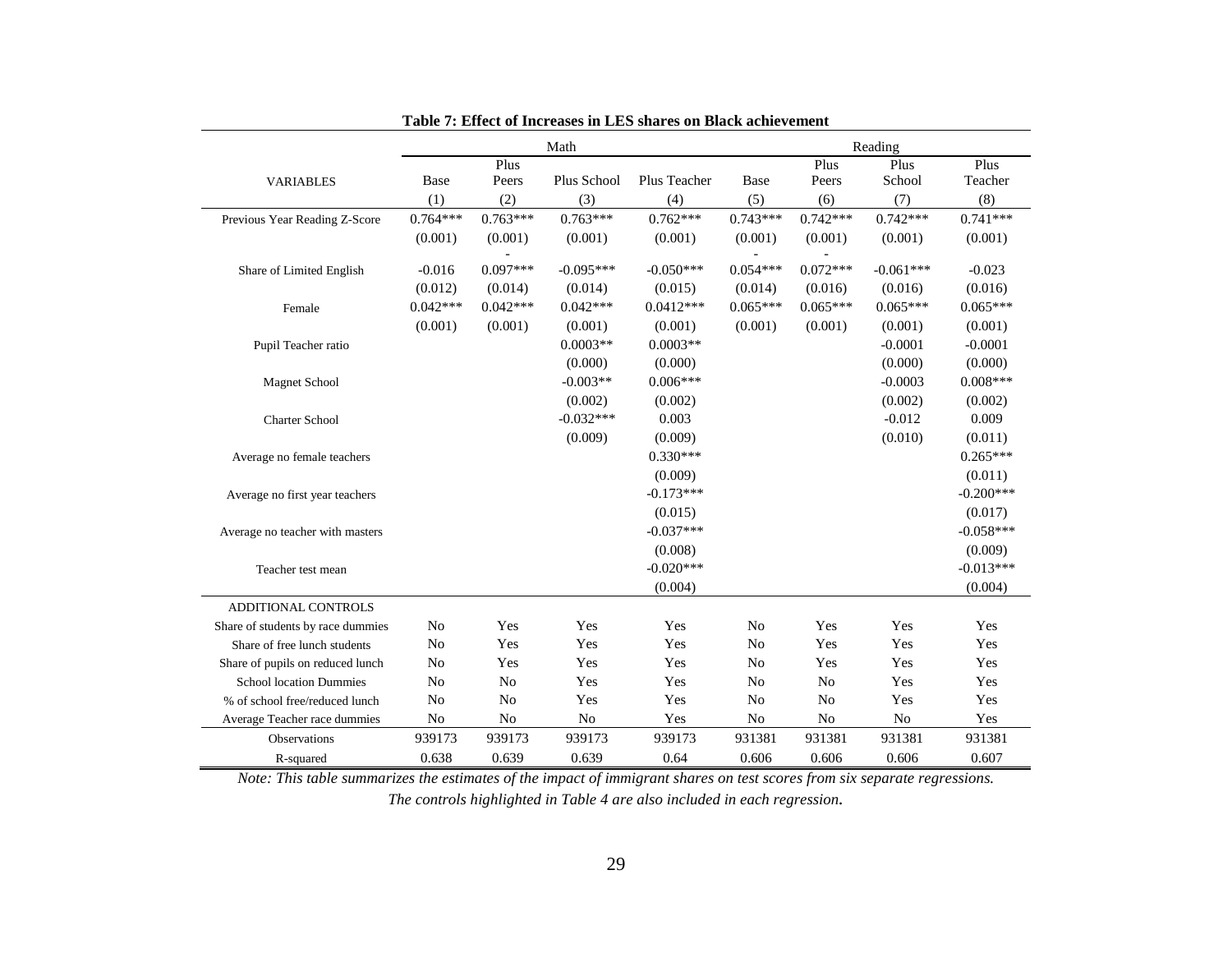|                                   |                |                   | Math          |               |                |                | Reading        |               |
|-----------------------------------|----------------|-------------------|---------------|---------------|----------------|----------------|----------------|---------------|
| <b>VARIABLES</b>                  | Base           | <b>Plus Peers</b> | Plus School   | Plus Teacher  | Base           | Plus Peers     | Plus School    | Plus Teacher  |
|                                   | (1)            | (2)               | (3)           | (4)           | (5)            | (6)            | (7)            | (8)           |
| Previous Year Reading Z-Score     | $0.815***$     | $0.814***$        | $0.814***$    | $0.813***$    | $0.757***$     | $0.757***$     | $0.756***$     | $0.756***$    |
|                                   | (0.000)        | (0.000)           | (0.000)       | (0.000)       | (0.001)        | (0.001)        | (0.001)        | (0.001)       |
| Share of Limited English          | $-0.041***$    | $-0.005$          | $-0.0008$     | $-0.016$      | $-0.048***$    | $-0.035***$    | $-0.032**$     | $-0.038***$   |
|                                   | (0.010)        | (0.012)           | (0.012)       | (0.012)       | (0.011)        | (0.013)        | (0.013)        | (0.013)       |
| Female                            | $0.012***$     | $0.012***$        | $0.012***$    | $0.012***$    | $0.041***$     | $0.041***$     | $0.041***$     | $0.041***$    |
|                                   | (0.001)        | (0.001)           | (0.001)       | (0.001)       | (0.001)        | (0.001)        | (0.001)        | (0.001)       |
| Pupil Teacher ratio               |                |                   | $-0.0005$ *** | $-0.0003$ *** |                |                | $-0.0008$ ***  | $-0.0006$ *** |
|                                   |                |                   | (0.000)       | (0.000)       |                |                | (0.000)        | (0.000)       |
| <b>Magnet School</b>              |                |                   | 0.0005        | 0.0003        |                |                | $0.010***$     | $0.008***$    |
|                                   |                |                   | (0.002)       | (0.002)       |                |                | (0.002)        | (0.002)       |
| <b>Charter School</b>             |                |                   | $-0.087***$   | $-0.051***$   |                |                | $-0.052***$    | $-0.025***$   |
|                                   |                |                   | (0.007)       | (0.007)       |                |                | (0.008)        | (0.008)       |
| Average no female teachers        |                |                   |               | $0.204***$    |                |                |                | $0.127***$    |
|                                   |                |                   |               | (0.006)       |                |                |                | (0.006)       |
| Average no first year teachers    |                |                   |               | $-0.151***$   |                |                |                | $-0.191***$   |
|                                   |                |                   |               | (0.011)       |                |                |                | (0.012)       |
| Average no teacher with masters   |                |                   |               | $0.059***$    |                |                |                | $0.041***$    |
|                                   |                |                   |               | (0.005)       |                |                |                | (0.005)       |
| Teacher test mean                 |                |                   |               | $0.007***$    |                |                |                | $0.021***$    |
|                                   |                |                   |               | (0.002)       |                |                |                | (0.003)       |
| ADDITIONAL CONTROLS               |                |                   |               |               |                |                |                |               |
| Share of students by race dummies | N <sub>o</sub> | Yes               | Yes           | Yes           | N <sub>o</sub> | Yes            | Yes            | Yes           |
| Share of free lunch students      | No             | Yes               | Yes           | Yes           | N <sub>o</sub> | Yes            | Yes            | Yes           |
| Share of pupils on reduced lunch  | No             | Yes               | Yes           | Yes           | No             | Yes            | Yes            | Yes           |
| <b>School location Dummies</b>    | No             | N <sub>o</sub>    | Yes           | Yes           | No             | No             | Yes            | Yes           |
| % of school free/reduced lunch    | No             | N <sub>o</sub>    | Yes           | Yes           | No             | N <sub>0</sub> | Yes            | Yes           |
| Average Teacher race dummies      | No             | N <sub>0</sub>    | No            | Yes           | No             | N <sub>0</sub> | N <sub>o</sub> | Yes           |
| Observations                      | 1,983,408      | 1,983,408         | 1,983,408     | 1,983,408     | 1,975,386      | 1,975,386      | 1,975,386      | 1,975,386     |
| R-squared                         | 0.724          | 0.724             | 0.724         | 0.725         | 0.657          | 0.657          | 0.657          | 0.657         |

**Table 8: Effect of Increases in LES Shares on Achievement by White Students**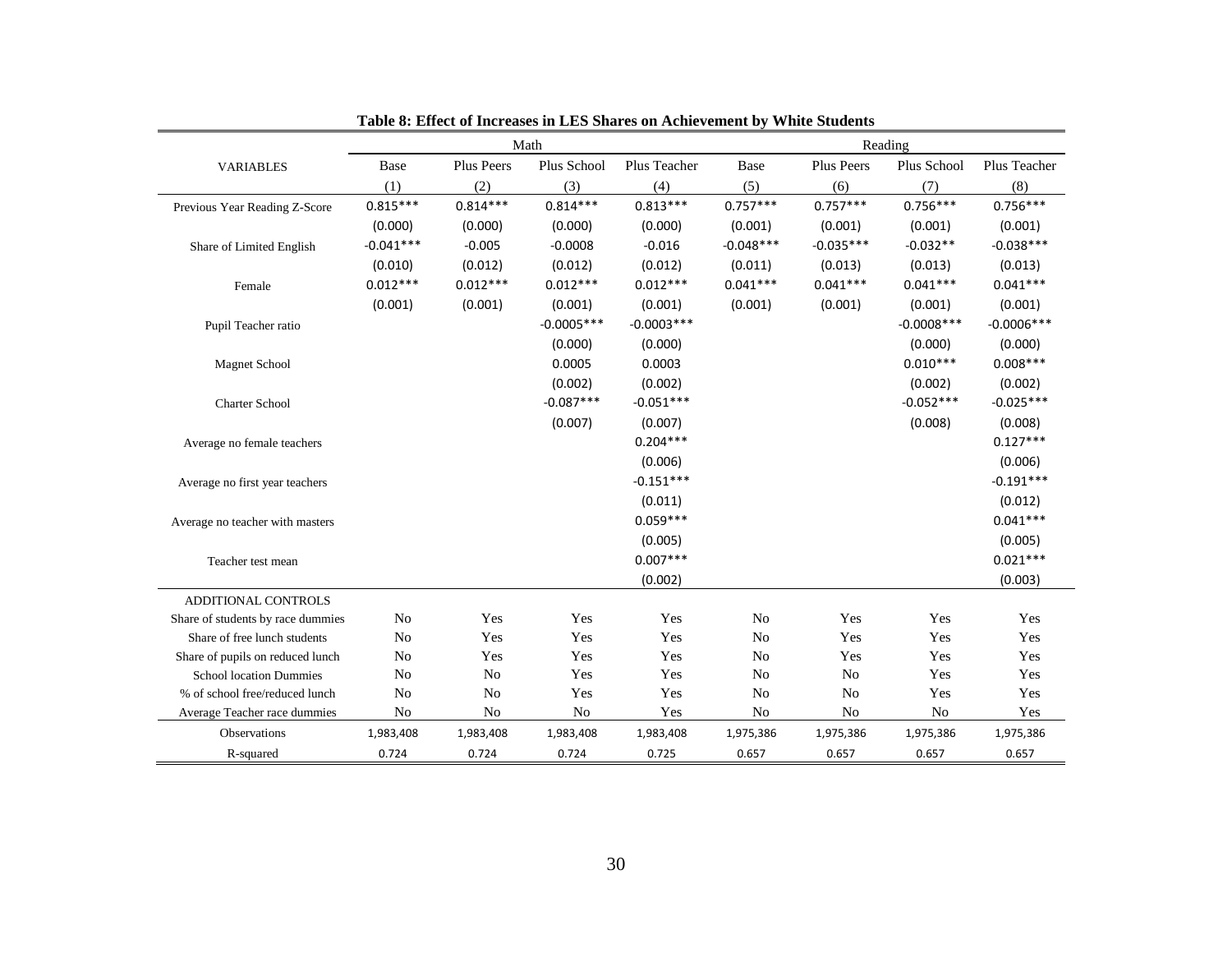|                          |                      | (Math)                         |                      | (Reading)            |
|--------------------------|----------------------|--------------------------------|----------------------|----------------------|
|                          | School               | School by Year                 | School               | School by Year       |
|                          | <b>Fixed Effects</b> | <b>Fixed Effects</b>           | <b>Fixed Effects</b> | <b>Fixed Effects</b> |
|                          |                      |                                |                      |                      |
|                          | (1)                  | (2)                            | (3)                  | (4)                  |
|                          |                      | <b>Panel A: Black Students</b> |                      |                      |
| Share of Limited English | $-0.0442**$          | $-0.0844**$                    | $-0.0525***$         | $-0.104**$           |
|                          | (0.017)              | (0.040)                        | (0.020)              | (0.046)              |
| <b>Observations</b>      | 939,173              | 939,173                        | 931,381              | 931,381              |
| R-squared                | 0.647                | 0.66                           | 0.611                | 0.62                 |
|                          |                      | <b>Panel B: White Students</b> |                      |                      |
| Share of Limited English | $-0.0385***$         | $-0.0346$                      | $-0.0571***$         | $-0.0393$            |
|                          | (0.014)              | (0.031)                        | (0.015)              | (0.034)              |
| <b>Observations</b>      | 1,983,408            | 1,983,408                      | 1,975,386            | 1,975,386            |
| R-squared                | 0.73                 | 0.737                          | 0.659                | 0.664                |

| Table 9: Effect of Increases in LES Shares on Achievement by race (Fixed Effects) |  |  |
|-----------------------------------------------------------------------------------|--|--|
|-----------------------------------------------------------------------------------|--|--|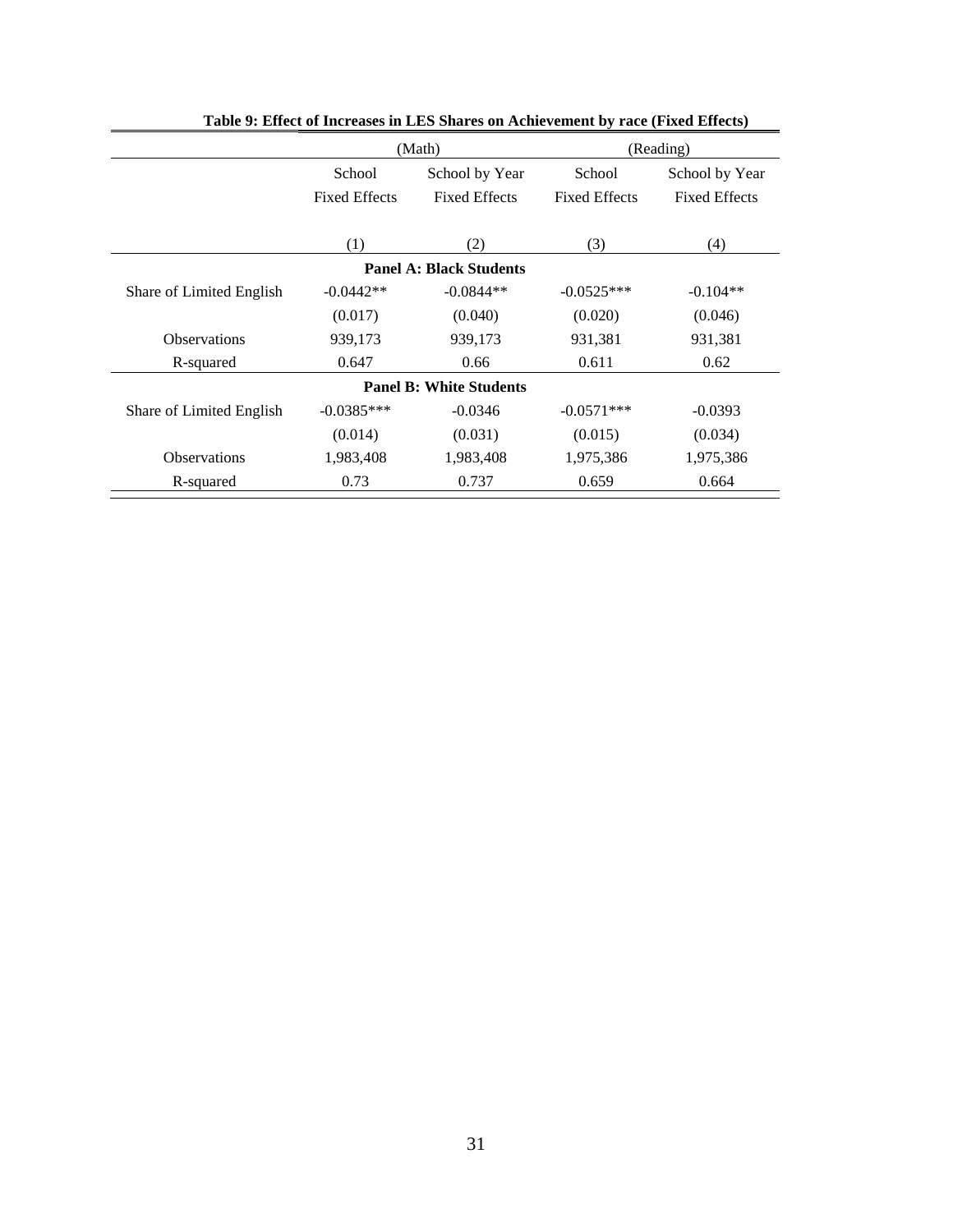|                          |                      | (Math)                       |                      | (Reading)            |
|--------------------------|----------------------|------------------------------|----------------------|----------------------|
|                          | School               | School by Year               | School               | School by Year       |
|                          | <b>Fixed Effects</b> | <b>Fixed Effects</b>         | <b>Fixed Effects</b> | <b>Fixed Effects</b> |
|                          | (1)                  | (2)                          | (3)                  | (4)                  |
|                          |                      | Panel A: Female Black        |                      |                      |
| Share of Limited English | $-0.0564**$          | $-0.0627$                    | $-0.0630**$          | $-0.0687$            |
|                          | (0.024)              | (0.056)                      | (0.026)              | (0.062)              |
| <b>Observations</b>      | 478,613              | 478,613                      | 476,620              | 476,620              |
| R-squared                | 0.656                | 0.672                        | 0.615                | 0.627                |
|                          |                      | <b>Panel B: Female White</b> |                      |                      |
| Share of Limited English | $-0.0343*$           | 0.0337                       | $-0.0715***$         | $-0.0153$            |
|                          | (0.019)              | (0.043)                      | (0.021)              | (0.047)              |
| Observations             | 978,221              | 978,221                      | 976,173              | 976,173              |
| R-squared                | 0.731                | 0.74                         | 0.656                | 0.663                |
|                          |                      | <b>Panel C: Male Black</b>   |                      |                      |
| Share of Limited English | $-0.0344$            | $-0.0969$                    | $-0.0433$            | $-0.127*$            |
|                          | (0.025)              | (0.060)                      | (0.029)              | (0.069)              |
| <b>Observations</b>      | 460,560              | 460,560                      | 454,761              | 454,761              |
| R-squared                | 0.637                | 0.654                        | 0.597                | 0.61                 |
|                          |                      | <b>Panel D: Male White</b>   |                      |                      |
| Share of Limited English | $-0.0435**$          | $-0.0933**$                  | $-0.0467**$          | $-0.0535$            |
|                          | (0.020)              | (0.045)                      | (0.022)              | (0.049)              |
| Observations             | 1,005,187            | 1,005,187                    | 999,213              | 999,213              |
| R-squared                | 0.729                | 0.737                        | 0.659                | 0.665                |

**Table 10: Effect of Increases in LES Shares on test scores by race and gender**

*Note: This table summarizes the estimates of the impact of immigrant shares on test scores from sixteen separate regressions. The controls highlighted in Table 3 are also included in each regression.*